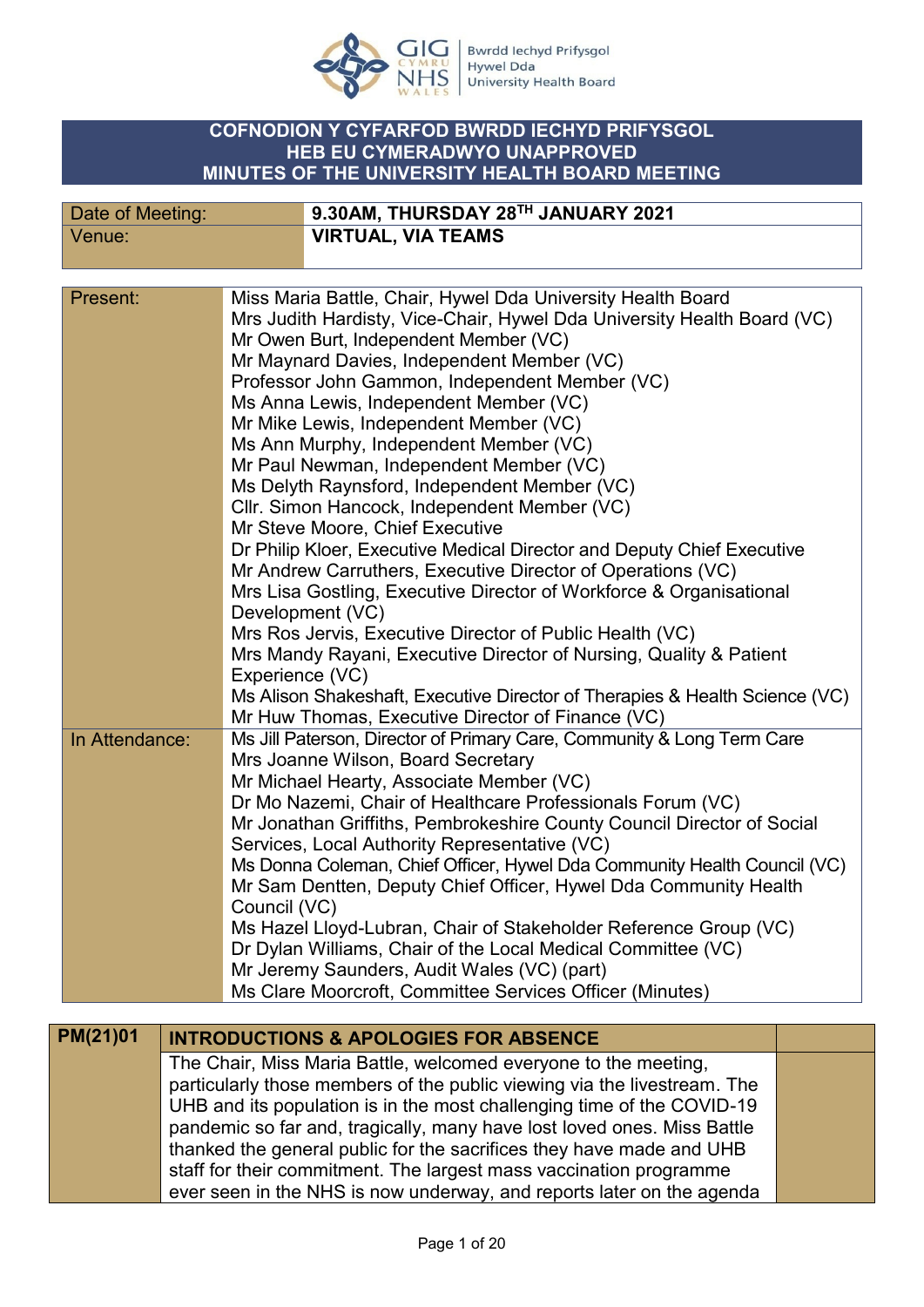|          | will outline how this is being rolled out and how the UHB and its partners<br>are working together to save lives.                                                                                                                                                                                                                                                                                                                                                                                                                                                                                                                                                                                                                                                                                                                                  |  |
|----------|----------------------------------------------------------------------------------------------------------------------------------------------------------------------------------------------------------------------------------------------------------------------------------------------------------------------------------------------------------------------------------------------------------------------------------------------------------------------------------------------------------------------------------------------------------------------------------------------------------------------------------------------------------------------------------------------------------------------------------------------------------------------------------------------------------------------------------------------------|--|
|          | Apologies for absence were received from:                                                                                                                                                                                                                                                                                                                                                                                                                                                                                                                                                                                                                                                                                                                                                                                                          |  |
|          | Mr Mansell Bennett, Chair, Hywel Dda Community Health Council                                                                                                                                                                                                                                                                                                                                                                                                                                                                                                                                                                                                                                                                                                                                                                                      |  |
| PM(21)02 | <b>DECLARATION OF INTERESTS</b>                                                                                                                                                                                                                                                                                                                                                                                                                                                                                                                                                                                                                                                                                                                                                                                                                    |  |
|          | No declarations of interest were made.                                                                                                                                                                                                                                                                                                                                                                                                                                                                                                                                                                                                                                                                                                                                                                                                             |  |
| PM(21)03 | MINUTES OF THE PUBLIC MEETING HELD ON 26TH NOVEMBER<br>2020                                                                                                                                                                                                                                                                                                                                                                                                                                                                                                                                                                                                                                                                                                                                                                                        |  |
|          | <b>RESOLVED</b> – that the minutes of the meeting held on $26th$ November<br>2020 be approved as a correct record.                                                                                                                                                                                                                                                                                                                                                                                                                                                                                                                                                                                                                                                                                                                                 |  |
| PM(21)04 | <b>MATTERS ARISING &amp; TABLE OF ACTIONS FROM THE MEETING</b><br>HELD ON 26TH NOVEMBER 2020                                                                                                                                                                                                                                                                                                                                                                                                                                                                                                                                                                                                                                                                                                                                                       |  |
|          | An update was provided on the table of actions from the Public Board<br>meeting held on 26 <sup>th</sup> November 2020, and confirmation received that all<br>outstanding actions had been progressed.                                                                                                                                                                                                                                                                                                                                                                                                                                                                                                                                                                                                                                             |  |
|          | PM(20)186 - Miss Battle requested clarification regarding scrutiny of the<br>formal update within the Board-level committee structure. The Director<br>of Nursing, Quality & Patient Experience advised that updates will be<br>provided routinely to the Quality, Safety & Experience Assurance<br>Committee (QSEAC), with the first of these scheduled for April 2021.<br>Executive Directors will also be regularly briefed, and a formal update<br>will also be presented to Board.                                                                                                                                                                                                                                                                                                                                                            |  |
|          |                                                                                                                                                                                                                                                                                                                                                                                                                                                                                                                                                                                                                                                                                                                                                                                                                                                    |  |
| PM(21)05 | <b>REPORT OF THE CHAIR</b><br>Miss Battle presented her report on relevant matters undertaken as<br>Chair since the previous Board meeting, drawing Members' attention in<br>particular to the re-opening of Llandovery Community Hospital and the<br>Cardigan Minor Injuries Unit. The report also details awards made to<br>UHB staff, with Miss Battle highlighting the award of a British Empire<br>Medal in the Queen's New Year's Honours to Vicki Broad, Head of Long<br>Term Care. Members also heard that one of the UHB's Healthcare<br>Apprentices, Will Jones, had received a national #TeenHero award in<br>recognition of his work and positivity during the COVID-19 pandemic.<br>Miss Battle concluded her report by welcoming the formal appointment<br>of Mrs Hazel Lloyd-Lubran as Chair of the Stakeholder Reference<br>Group. |  |
|          | An update on the situation regarding Penally Camp was requested. Miss<br>Battle reported that a meeting is due to take place later today, with Ms<br>Jill Paterson representing the UHB. There is no other update available;<br>whilst there has been a suggestion in the media that residents of the<br>camp are to be moved elsewhere, nothing official has been received to<br>suggest that this is the case. Ms Paterson committed to provide an<br>update following the meeting, which is due to include a representative<br>from the Home Office. Miss Battle confirmed that the UHB had not<br>received detailed assurance from the Home Office that the Camp was<br>COVID-19 compliant. Referencing page 2 of the report, Members                                                                                                          |  |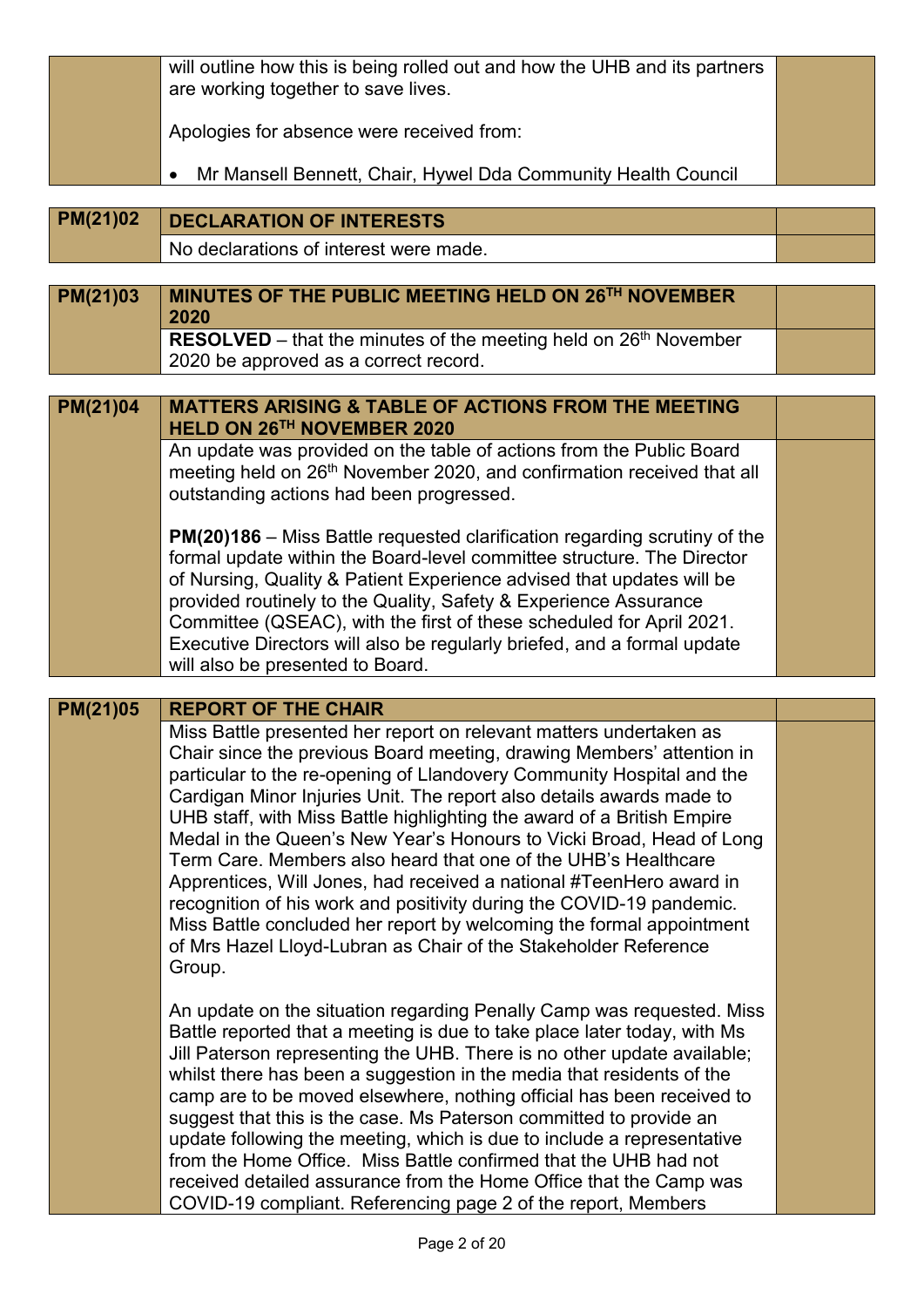|          | commended the progress made around Black, Asian and Minority Ethnic<br>(BAME) staff, particularly as the Advisory Group has only been in place<br>since the summer of 2020. The provision of funding for a BAME<br>Community Outreach Team was also welcomed. Miss Battle thanked<br>those taking forward the BAME agenda, emphasising that although the<br>January 2021 BAME Advisory Group meeting had been stood down,                                                                                                                                                                                                                                                                                                                                                                                                                                                                                                                                                                                                                                                                                                                                           |  |
|----------|---------------------------------------------------------------------------------------------------------------------------------------------------------------------------------------------------------------------------------------------------------------------------------------------------------------------------------------------------------------------------------------------------------------------------------------------------------------------------------------------------------------------------------------------------------------------------------------------------------------------------------------------------------------------------------------------------------------------------------------------------------------------------------------------------------------------------------------------------------------------------------------------------------------------------------------------------------------------------------------------------------------------------------------------------------------------------------------------------------------------------------------------------------------------|--|
|          | meetings would begin again in February 2021. Referencing the Board                                                                                                                                                                                                                                                                                                                                                                                                                                                                                                                                                                                                                                                                                                                                                                                                                                                                                                                                                                                                                                                                                                  |  |
|          | Seminar update, the contribution of two young people – one Healthcare                                                                                                                                                                                                                                                                                                                                                                                                                                                                                                                                                                                                                                                                                                                                                                                                                                                                                                                                                                                                                                                                                               |  |
|          | Apprentice and one service user - was recognised, with thanks offered                                                                                                                                                                                                                                                                                                                                                                                                                                                                                                                                                                                                                                                                                                                                                                                                                                                                                                                                                                                                                                                                                               |  |
|          | for their help in taking forward this area of work.                                                                                                                                                                                                                                                                                                                                                                                                                                                                                                                                                                                                                                                                                                                                                                                                                                                                                                                                                                                                                                                                                                                 |  |
|          | The Board SUPPORTED the work engaged in by the Chair since the<br>previous meeting and <b>NOTED</b> the topical areas of interest.                                                                                                                                                                                                                                                                                                                                                                                                                                                                                                                                                                                                                                                                                                                                                                                                                                                                                                                                                                                                                                  |  |
|          |                                                                                                                                                                                                                                                                                                                                                                                                                                                                                                                                                                                                                                                                                                                                                                                                                                                                                                                                                                                                                                                                                                                                                                     |  |
| PM(21)06 | <b>MAINTAINING GOOD GOVERNANCE COVID-19</b>                                                                                                                                                                                                                                                                                                                                                                                                                                                                                                                                                                                                                                                                                                                                                                                                                                                                                                                                                                                                                                                                                                                         |  |
|          | Mrs Joanne Wilson introduced the Maintaining Good Governance                                                                                                                                                                                                                                                                                                                                                                                                                                                                                                                                                                                                                                                                                                                                                                                                                                                                                                                                                                                                                                                                                                        |  |
|          | COVID-19 report, reminding Members that this provides an update on                                                                                                                                                                                                                                                                                                                                                                                                                                                                                                                                                                                                                                                                                                                                                                                                                                                                                                                                                                                                                                                                                                  |  |
|          | current governance arrangements. The report includes updates on the                                                                                                                                                                                                                                                                                                                                                                                                                                                                                                                                                                                                                                                                                                                                                                                                                                                                                                                                                                                                                                                                                                 |  |
|          | position with regards to risk management and outstanding                                                                                                                                                                                                                                                                                                                                                                                                                                                                                                                                                                                                                                                                                                                                                                                                                                                                                                                                                                                                                                                                                                            |  |
|          | recommendations from auditors, inspectorates and regulators.                                                                                                                                                                                                                                                                                                                                                                                                                                                                                                                                                                                                                                                                                                                                                                                                                                                                                                                                                                                                                                                                                                        |  |
|          | Members' attention was drawn to the proposed establishment of a                                                                                                                                                                                                                                                                                                                                                                                                                                                                                                                                                                                                                                                                                                                                                                                                                                                                                                                                                                                                                                                                                                     |  |
|          | Bronze Vaccine Delivery Group, which will report to Silver Tactical.                                                                                                                                                                                                                                                                                                                                                                                                                                                                                                                                                                                                                                                                                                                                                                                                                                                                                                                                                                                                                                                                                                |  |
|          | Whilst welcoming the current Command Structure, there was a request<br>for assurance that decisions are communicated appropriately to the<br>established committee structure, to allow adequate scrutiny. In<br>response, Members were reminded that all Gold Command decisions<br>are ratified by Board, and that Silver Tactical decisions are reported to<br>Assurance Committees including QSEAC, Finance Committee and the<br>People, Planning & Performance Assurance Committee (PPPAC). An<br>example of the latter was the decision to stand down certain acute<br>services, which had been discussed by PPPAC in December 2020. This<br>demonstrates how robust the structure is, and how it has served to bring<br>together the organisation, by integrating operational teams into these<br>discussions. Members heard further confirmation that there are robust<br>processes in place around other committees, which then report to<br>Board. Miss Battle thanked all of those involved in the ongoing<br>governance arrangements, highlighting in particular Mrs Wilson's<br>contribution to ensuring that the organisation's governance is exemplary |  |
|          | during this challenging time.<br>The Board:                                                                                                                                                                                                                                                                                                                                                                                                                                                                                                                                                                                                                                                                                                                                                                                                                                                                                                                                                                                                                                                                                                                         |  |
|          | <b>NOTED</b> the update since the Board in November 2020 regarding the<br>$\bullet$<br>approach undertaken to ensuring the appropriate level of Board<br>oversight and scrutiny to discharge responsibilities effectively during                                                                                                                                                                                                                                                                                                                                                                                                                                                                                                                                                                                                                                                                                                                                                                                                                                                                                                                                    |  |
|          | the COVID-19 pandemic, together with the revised Command and<br>Control structure;                                                                                                                                                                                                                                                                                                                                                                                                                                                                                                                                                                                                                                                                                                                                                                                                                                                                                                                                                                                                                                                                                  |  |
|          | APPROVED the temporary changes to the programme of work and<br>٠                                                                                                                                                                                                                                                                                                                                                                                                                                                                                                                                                                                                                                                                                                                                                                                                                                                                                                                                                                                                                                                                                                    |  |
|          | meeting cycles for the Committees of the Board;                                                                                                                                                                                                                                                                                                                                                                                                                                                                                                                                                                                                                                                                                                                                                                                                                                                                                                                                                                                                                                                                                                                     |  |
|          | <b>APPROVED</b> the changes to the Command and Control Structure<br>$\bullet$                                                                                                                                                                                                                                                                                                                                                                                                                                                                                                                                                                                                                                                                                                                                                                                                                                                                                                                                                                                                                                                                                       |  |
|          | including:                                                                                                                                                                                                                                                                                                                                                                                                                                                                                                                                                                                                                                                                                                                                                                                                                                                                                                                                                                                                                                                                                                                                                          |  |
|          | Establishment of the Bronze Vaccine Delivery Group;                                                                                                                                                                                                                                                                                                                                                                                                                                                                                                                                                                                                                                                                                                                                                                                                                                                                                                                                                                                                                                                                                                                 |  |
|          | <b>NOTED</b> the update since the Board in November 2020 regarding<br>$\bullet$                                                                                                                                                                                                                                                                                                                                                                                                                                                                                                                                                                                                                                                                                                                                                                                                                                                                                                                                                                                                                                                                                     |  |
|          | the approach to managing risk and outstanding recommendations<br>from auditors, inspectorates and regulators by the Health Board                                                                                                                                                                                                                                                                                                                                                                                                                                                                                                                                                                                                                                                                                                                                                                                                                                                                                                                                                                                                                                    |  |
|          | during the COVID-19 pandemic.                                                                                                                                                                                                                                                                                                                                                                                                                                                                                                                                                                                                                                                                                                                                                                                                                                                                                                                                                                                                                                                                                                                                       |  |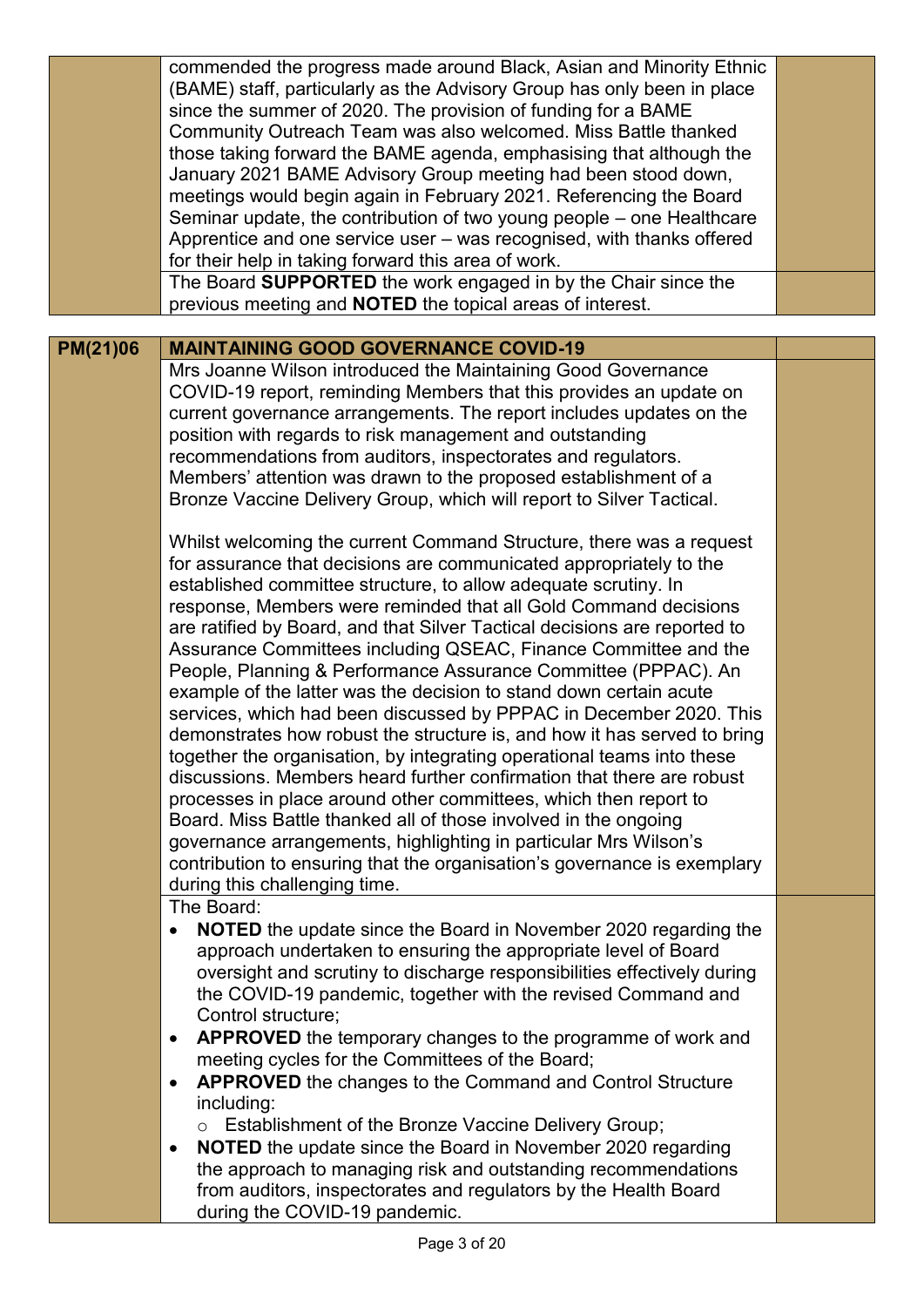| <b>PM(21)07</b> | <b>REPORT OF THE CHIEF EXECUTIVE</b>                                                                                                               |           |
|-----------------|----------------------------------------------------------------------------------------------------------------------------------------------------|-----------|
|                 | Mr Steve Moore presented his report on relevant matters undertaken as                                                                              |           |
|                 | Chief Executive of HDdUHB since the previous meeting, with Members                                                                                 |           |
|                 | advised of one minor amendment regarding the Director of Strategic                                                                                 |           |
|                 | Development & Operational Planning recruitment process. The                                                                                        |           |
|                 | stakeholder panels had been rescheduled for earlier in the week, in                                                                                |           |
|                 | order that data from these can feed into the interviews, which are now<br>taking place on 29 <sup>th</sup> January 2021, with two candidates being |           |
|                 | interviewed. Mr Moore requested that the Medical Director update the                                                                               |           |
|                 | Board with regard to developments around Trans-catheter Aortic Valve                                                                               |           |
|                 | Implantation (TAVI). Dr Philip Kloer reminded Members that this topic                                                                              |           |
|                 | had arisen previously, and advised that HDdUHB had been provided                                                                                   |           |
|                 | with copies of reports being presented to Swansea Bay UHB at their                                                                                 |           |
|                 | Board meeting today. The reports included updates to the action plan                                                                               |           |
|                 | and on waiting times. Whilst most of the actions from the previous                                                                                 |           |
|                 | Royal College of Physicians (RCP) review were now complete, a further                                                                              |           |
|                 | RCP review is being undertaken. Members noted that this matter will be                                                                             |           |
|                 | discussed by QSEAC.<br>The Board:                                                                                                                  |           |
|                 | <b>ENDORSED</b> the Register of Sealings since the previous report on<br>$\bullet$                                                                 |           |
|                 | 26th November 2020;                                                                                                                                |           |
|                 | NOTED the status report for Consultation Documents received/<br>$\bullet$                                                                          |           |
|                 | responded to;                                                                                                                                      |           |
|                 | <b>NOTED</b> the actions undertaken by the Transformation Steering<br>$\bullet$                                                                    |           |
|                 | Group and <b>ENDORSED</b> the amended Planning Objectives.                                                                                         |           |
|                 |                                                                                                                                                    |           |
| PM(21)08        | <b>REPORT OF THE AUDIT &amp; RISK ASSURANCE COMMITTEE</b>                                                                                          |           |
|                 | Mr Paul Newman, Audit & Risk Assurance Committee (ARAC) Chair,                                                                                     |           |
|                 | presented the ARAC update report, highlighting the Committee's                                                                                     |           |
|                 | consideration of the revised Standing Orders, which appear next on the<br>agenda. ARAC had also received the Audit Wales Annual Audit Report,      |           |
|                 |                                                                                                                                                    |           |
|                 |                                                                                                                                                    |           |
|                 | which is extremely positive, reflecting the excellent work undertaken by                                                                           |           |
|                 | the Governance team and the wider organisation. The Internal Audit                                                                                 |           |
|                 | focusing on the refurbishment of Glan Clwyd Hospital offered significant                                                                           |           |
|                 | learning opportunities for the UHB, particularly in advance of planned<br>major capital projects such as the new hospital. Whilst the Backlog      |           |
|                 | Maintenance Internal Audit had received a Reasonable Assurance                                                                                     |           |
|                 | rating, this reflects the manner in which the UHB is managing the                                                                                  |           |
|                 | backlog, rather than the level or seriousness of the backlog. This report                                                                          |           |
|                 | demonstrates the importance of the Major Infrastructure Programme                                                                                  |           |
|                 | Business Case (PBC) approved at the previous Board and submitted to                                                                                |           |
|                 | Welsh Government. Mr Newman also highlighted the KPMG Review of                                                                                    |           |
|                 | Transformation Fund and the issues raised by this review. A follow-up                                                                              |           |
|                 | meeting on this topic with the Board Secretary is due to take place on 1st                                                                         |           |
|                 | February 2021.                                                                                                                                     |           |
|                 | Miss Battle requested that an update on discussion around the KPMG                                                                                 |           |
|                 | review and partnership governance arrangements be provided to the                                                                                  | <b>JW</b> |
|                 | next meeting. The need for a strategic approach at scale and pace to                                                                               |           |
|                 | address backlog maintenance issues was emphasised. The Director of                                                                                 |           |
|                 | Operations advised that the Major Infrastructure PBC is currently subject<br>to Welsh Government scrutiny; initial comments/queries have been      |           |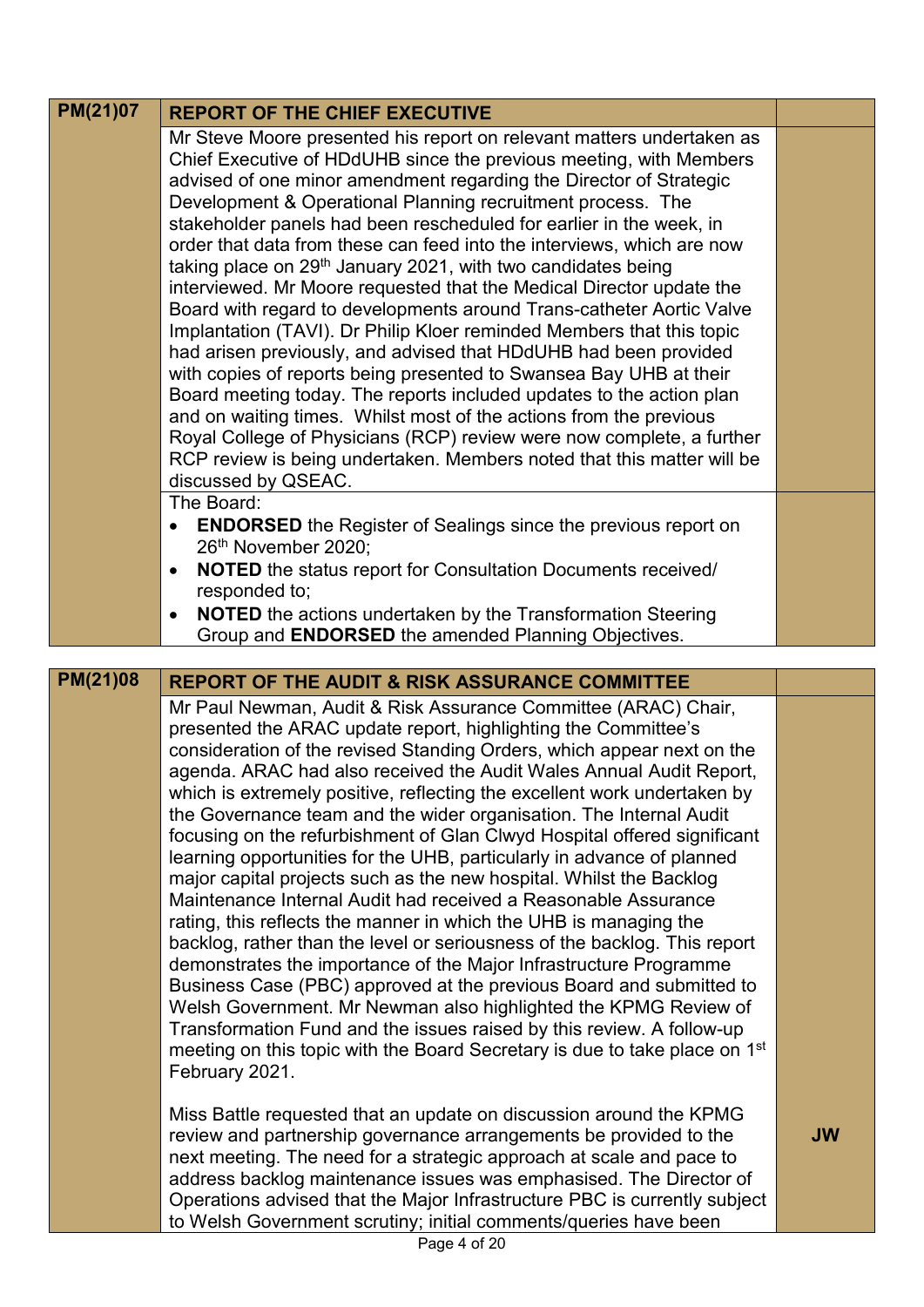|          | received, which the UHB is in the process of addressing. Consideration      |  |
|----------|-----------------------------------------------------------------------------|--|
|          | is being given to how the business case will be implemented, should         |  |
|          | Welsh Government approval be received. Ongoing scrutiny of plans will       |  |
|          | be via PPPAC. Members were reminded that an update on the                   |  |
|          | Programme Business Case for Implementing the Healthier Mid and              |  |
|          | West Wales Strategy appears later on the agenda. This will also make a      |  |
|          | significant contribution to addressing the maintenance backlog issues in    |  |
|          | the longer term. Whilst acknowledging these comments, Mr Newman             |  |
|          | emphasised that the current situation is not sustainable, and that -        |  |
|          | should the Major Infrastructure PBC not be approved by Welsh                |  |
|          | Government – the Board would need to revisit this issue. With regards to    |  |
|          | the Audit Wales Annual Audit Report, it was suggested that when             |  |
|          | compared with previous reports, this demonstrates a growing maturity        |  |
|          | within the organisation, together with a growing confidence among           |  |
|          | external stakeholders in the ability of the management team during an       |  |
|          | extremely challenging time.                                                 |  |
|          | The Board NOTED the ARAC update report, ACKNOWLEDGED the                    |  |
|          | key risks, issues and matters of concern together with actions being        |  |
|          | taken to address these.                                                     |  |
|          |                                                                             |  |
| PM(21)09 | <b>AUDIT WALES ANNUAL AUDIT REPORT 2020</b>                                 |  |
|          | Mr Jeremy Saunders introduced the Audit Wales Annual Audit Report           |  |
|          | 2020, agreeing that this demonstrates improvements in the UHB's             |  |
|          | governance arrangements and management of its affairs. It was noted         |  |
|          | that these improvements were being seen before the start of the COVID-      |  |
|          | 19 pandemic.                                                                |  |
|          | It was reiterated that the report had been discussed in detail by ARAC.     |  |
|          | Members were also advised that Mr Saunders is retiring from Audit           |  |
|          | Wales, and he was thanked on behalf of the Board and UHB for his            |  |
|          | valuable input and contribution over the years.                             |  |
|          | The Board NOTED the Audit Wales Annual Audit Report 2020.                   |  |
|          |                                                                             |  |
| PM(21)10 | <b>ANNUAL REVIEW OF STANDING ORDERS/STANDING FINANCIAL</b>                  |  |
|          | <b>INSTRUCTIONS</b>                                                         |  |
|          | The Board APPROVED the revised Standing Orders.                             |  |
|          |                                                                             |  |
| PM(21)11 | <b>PROGRAMME BUSINESS CASE - IMPLEMENTING THE HEALTHIER</b>                 |  |
|          | <b>MID AND WEST WALES STRATEGY</b>                                          |  |
|          | Mr Moore welcomed the presentation of this item to Board, requesting        |  |
|          | that the Director of Finance introduce the report. Mr Huw Thomas was        |  |
|          | pleased for the opportunity to present an update on this exciting work,     |  |
|          | and thanked the team involved, led by Mr Paul Williams, Assistant           |  |
|          | Director of Strategic Planning. Members heard that implementation was       |  |
|          | progressing well, with the aim of presenting a Programme Business           |  |
|          | Case to Board in Quarter 1 or 2 of 2021/22. The third Programme Group       |  |
|          | meeting, led by the Chief Executive, had taken place; with the Group        |  |
|          | taking time to be clear on the organisation's vision for the PBC. This will |  |
|          | be very much in the context of a transformed Health and Care structure.     |  |
|          | The most recent Programme Group meeting had been attended by the            |  |
|          | Future Generations Commissioner, who had provided valuable input.           |  |
|          | During this pressurised period, it has been challenging to secure clinical  |  |
|          | engagement; however, the team has endeavoured to do so whenever             |  |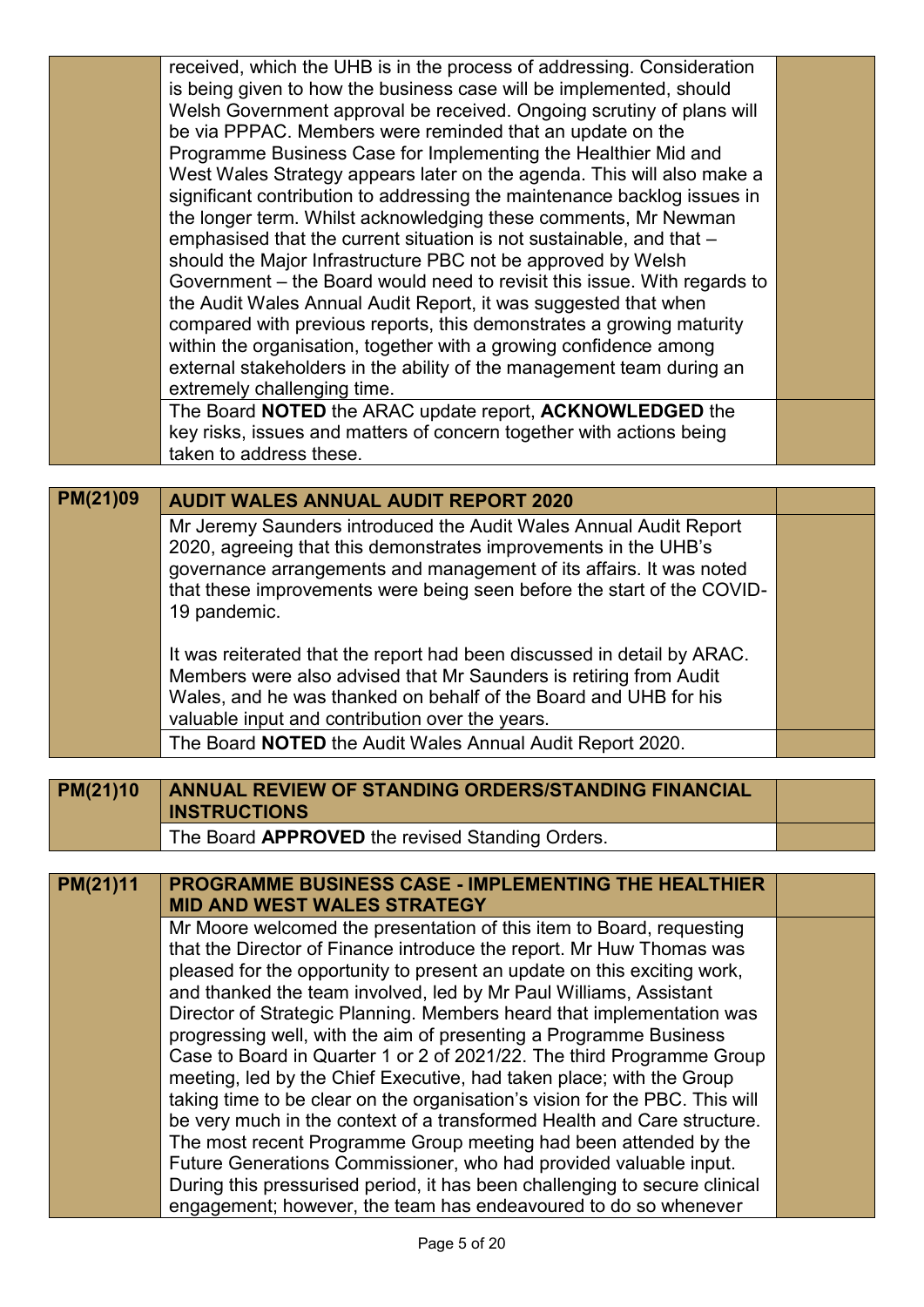possible, and is grateful for the clinical input obtained. Mr Thomas emphasised the need for the new hospital to be uniquely west Walian and a community asset. As a result, it is vital to ensure that the local population is involved in planning, developing and building the new hospital, and in its ongoing operation. There should be opportunities for local people in terms of employment, including apprenticeships and the provision of services. Conducting the planning of such a project during a global pandemic has presented both challenges and risks. The governance structure for the programme is outlined on Slide 4 of the presentation (page 145), with the connection to Board via PPPAC initially, although this will be revisited at a later date.

Referencing page 2 of the SBAR, the appointment of various external advisors was noted, and a request submitted for clarification regarding the process for making these appointments. Mr Thomas advised that the normal procurement process was utilised, involving a tendering procedure, which had included the consideration of both financial and quality metrics. Whilst welcoming the progress in taking forward the UHB's Health & Care Strategy, it was emphasised that the organisation has always recognised that it cannot implement this in isolation. In respect of the new hospital, assurance was requested that the UHB is fully engaged with stakeholders, partners and Welsh Government regarding potential upgrades to road networks, etc. Whilst assuring Members that this is at the forefront of the team's minds, Mr Thomas also reminded Members that planning is at an early stage, and detailed engagement around such matters will take place during the site selection stage. Returning to the reporting structure, and specifically the 'Wider connections/assurance', it was queried whether groups such as the Stakeholder Reference Group, BAME Advisory Group and other UHB Advisory Groups (Healthcare Professionals Forum and Staff Partnership Forum) will also be included. Mr Thomas confirmed that this would be the case, stating that those recorded were examples rather than an exhaustive list. The list would be further widened as the organisation enters the site selection stage. Mr Thomas committed to add those groups mentioned. Members were reminded that the site of the proposed new hospital had generated a great deal of interest during the original public engagement. As such, there was an enquiry regarding the anticipated timescale for identification of the site. Mr Thomas explained that there is a defined process which the UHB will need to undertake to identify a suitable site; this process has not yet commenced. The organisation is, however, engaging with advisors who can provide support in this regard. In terms of timescale, it is anticipated that this will comprise six months from May/June 2021, meaning late autumn/early winter 2021.

It was noted that Welsh Government have issued a Socio-economic Duty, which will come into force on 31<sup>st</sup> March 2021. Consideration will need to be given to how this aligns with plans for the new hospital and wider Health & Care Strategy. Mr Thomas confirmed that the UHB is cognisant of this Duty and that further work is required to determine how it should be integrated into planning processes. Members were assured that the organisation is taking its economic responsibilities seriously, and that these will form part of the Business Case. The Medical Director reminded Members that the issues which had driven development of the

**HT**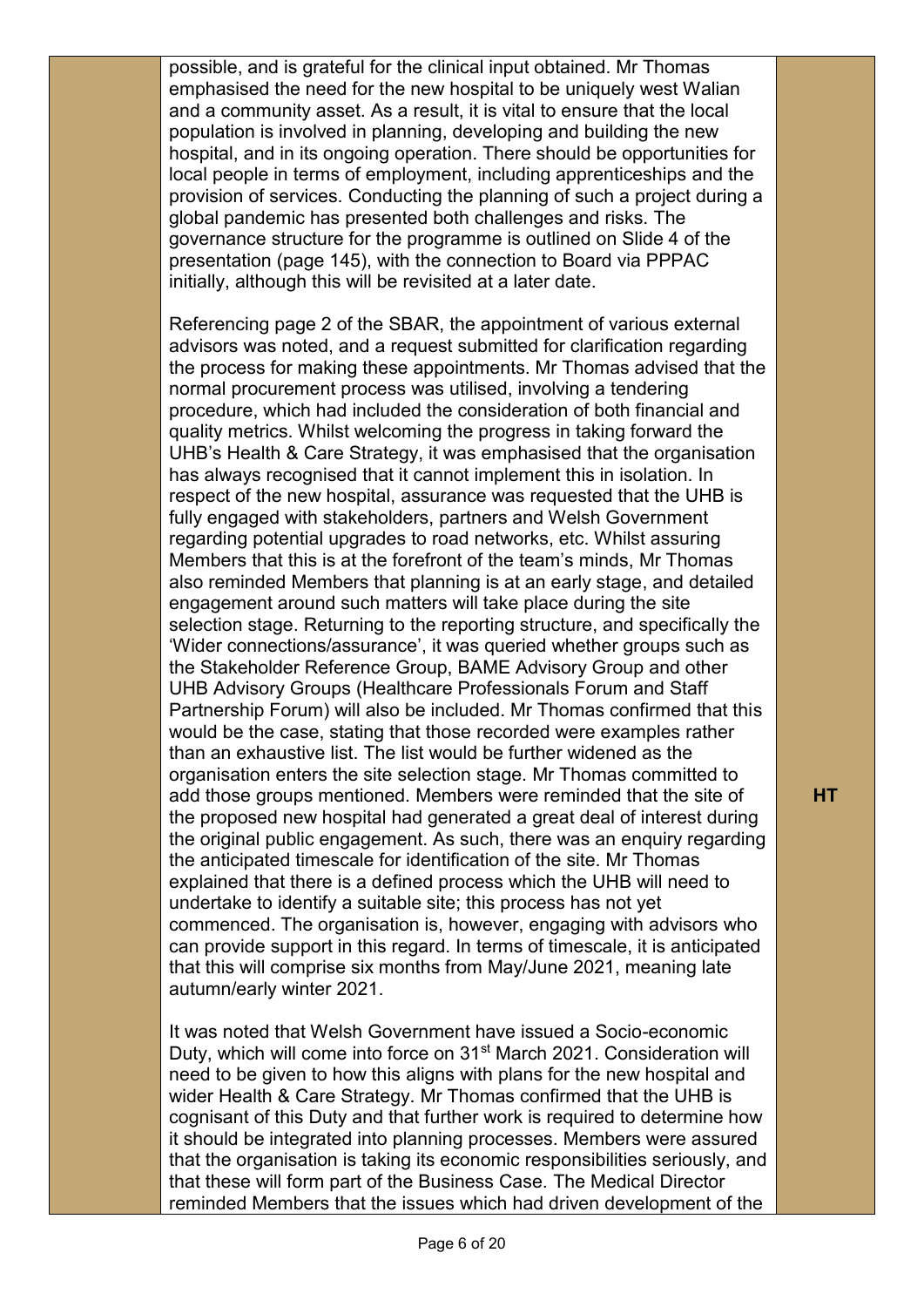Health & Care Strategy, approved in 2018, still exist. Whilst there is an understandable and appropriate emphasis on the COVID-19 response currently, these issues remain and will become even more challenging in the future. In view of this, the update and focus on this area is welcomed. The public will expect the UHB to maintain and increase this focus as the pandemic subsides. It was suggested that timelines need to be driven, and Members were reminded that the Strategy is not solely concerned with the new hospital; it has at its heart Primary and Community Care. Mr Thomas reiterated the challenges of managing implementation of the Health & Care Strategy whilst responding to the COVID-19 pandemic. The team has been opportune in using its time to secure clinical engagement, and this input is both welcomed and valued. Those clinicians who have been able to contribute have appreciated the opportunity to do so, and focus on something other than COVID-19.

Representatives from the Community Health Council (CHC) noted the importance of involving the general public, and enquired how the UHB intends to achieve this, especially in view of current constraints. Mr Thomas explained that, whilst public engagement is not necessarily part of the PBC process, the need to involve the local population is very much recognised. It is hoped that face to face engagement will be possible at some stage; however, in the interim, digital platforms are likely to provide even more extensive engagement opportunities than the traditional community-based events, for example. The UHB is open to new ways of working and is taking advice from the Consultation Institute in this regard. Referencing the timeline on slide 8 (page 149), an indication of when this will be populated with dates was requested. Members were informed that a Gantt chart with dates has been prepared. Assurance was requested that the Board will be provided with the opportunity to scrutinise plans at each stage, to ensure that this is not simply a 'rubber-stamping' exercise. In response, Mr Thomas advised that recent Board agendas have, necessarily, tended to prioritise the response to COVID-19. As the UHB and the country enters the recovery stage, there will be additional opportunities for engagement with Board Members, at both Public Board and the Board Seminar. It is not intended that Board be viewed purely as a vehicle to 'rubber-stamp' proposals. It was noted that the UHB has experienced issues with at least one of the advisors appointed, in relation to a project at Glangwili General Hospital (GGH), and assurances regarding this were requested. Mr Thomas confirmed that there has been learning from the project concerned, which has and will continue to be applied. Improved project management processes will mitigate the issues experienced at GGH. Members were reminded that the tendering process for appointment of advisors had involved both financial and quality metrics, with quality the determining factor.

Mr Moore thanked Mr Thomas for taking this matter forward on an interim basis, in addition to undertaking his substantive role of Director of Finance. The Strategy represents a 'once in a generation' opportunity and the presence of this item on today's agenda was welcomed, at a time when hope for the future, which this programme offers, is much needed. Referencing an earlier comment, Members were reminded that when the Strategy was approved in September/November 2018, transport – recognising the challenges in the west Wales region – was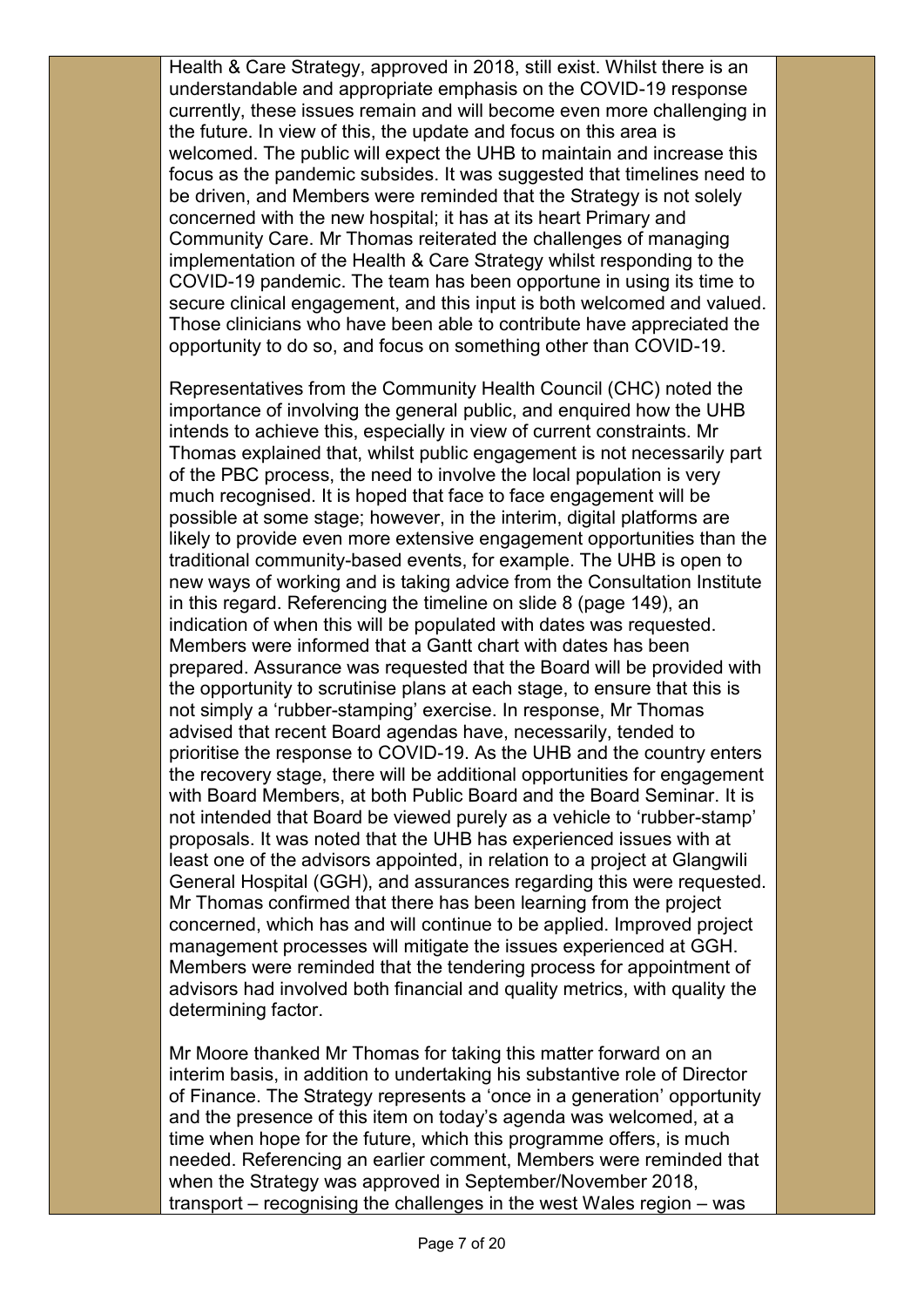|          | acknowledged as a priority, within one of the recommendations<br>approved by Board. Mr Moore reiterated that all stakeholders must be<br>part of the design process, be they public, staff or Board Members.<br>Learning from the COVID-19 pandemic must also be applied, such as<br>the Field Hospitals and the therapeutic environment they provide, in the<br>re-purposing of GGH and Withybush General Hospital (WGH). As has<br>been stated, the local population must be involved, to ensure that this<br>project is uniquely west Walian and feels part of the community. It is the<br>local people who have the best knowledge and experience of HDdUHB<br>services. This involvement must include children and young people,                                                                                                                                                                                                                                                                                                                                                                                                                                                                                                                                                                                                                                                                                                                                                                                                                                                                                                                                                                                                                                                                                                                                                                                                                                                                                                             |              |
|----------|---------------------------------------------------------------------------------------------------------------------------------------------------------------------------------------------------------------------------------------------------------------------------------------------------------------------------------------------------------------------------------------------------------------------------------------------------------------------------------------------------------------------------------------------------------------------------------------------------------------------------------------------------------------------------------------------------------------------------------------------------------------------------------------------------------------------------------------------------------------------------------------------------------------------------------------------------------------------------------------------------------------------------------------------------------------------------------------------------------------------------------------------------------------------------------------------------------------------------------------------------------------------------------------------------------------------------------------------------------------------------------------------------------------------------------------------------------------------------------------------------------------------------------------------------------------------------------------------------------------------------------------------------------------------------------------------------------------------------------------------------------------------------------------------------------------------------------------------------------------------------------------------------------------------------------------------------------------------------------------------------------------------------------------------------|--------------|
|          | those with sensory impairments and those with other challenges. Miss<br>Battle echoed these comments, adding her thanks to Mr Thomas, Mr<br>Williams and the team. The Health & Care Strategy offers hope for the                                                                                                                                                                                                                                                                                                                                                                                                                                                                                                                                                                                                                                                                                                                                                                                                                                                                                                                                                                                                                                                                                                                                                                                                                                                                                                                                                                                                                                                                                                                                                                                                                                                                                                                                                                                                                                 |              |
|          | future and requires learning from the past, from elsewhere and from                                                                                                                                                                                                                                                                                                                                                                                                                                                                                                                                                                                                                                                                                                                                                                                                                                                                                                                                                                                                                                                                                                                                                                                                                                                                                                                                                                                                                                                                                                                                                                                                                                                                                                                                                                                                                                                                                                                                                                               |              |
|          | within the region. Miss Battle requested that further updates are<br>provided, and suggested that she and the Board Secretary discuss how<br>regularly these are scheduled.                                                                                                                                                                                                                                                                                                                                                                                                                                                                                                                                                                                                                                                                                                                                                                                                                                                                                                                                                                                                                                                                                                                                                                                                                                                                                                                                                                                                                                                                                                                                                                                                                                                                                                                                                                                                                                                                       | <b>MB/JW</b> |
|          | The Board RECEIVED the report and presentation, NOTED the current<br>position and next steps and REQUESTED further updates on a regular<br>basis.                                                                                                                                                                                                                                                                                                                                                                                                                                                                                                                                                                                                                                                                                                                                                                                                                                                                                                                                                                                                                                                                                                                                                                                                                                                                                                                                                                                                                                                                                                                                                                                                                                                                                                                                                                                                                                                                                                 |              |
|          |                                                                                                                                                                                                                                                                                                                                                                                                                                                                                                                                                                                                                                                                                                                                                                                                                                                                                                                                                                                                                                                                                                                                                                                                                                                                                                                                                                                                                                                                                                                                                                                                                                                                                                                                                                                                                                                                                                                                                                                                                                                   |              |
| PM(21)12 | <b>IMPROVING PATIENT EXPERIENCE REPORT</b>                                                                                                                                                                                                                                                                                                                                                                                                                                                                                                                                                                                                                                                                                                                                                                                                                                                                                                                                                                                                                                                                                                                                                                                                                                                                                                                                                                                                                                                                                                                                                                                                                                                                                                                                                                                                                                                                                                                                                                                                        |              |
|          | Mrs Mandy Rayani presented the Improving Patient Experience Report,<br>reminding Members that the team seek to develop this on each<br>presentation. The patient story featured in this iteration of the report<br>focuses on Cleddau Ward in South Pembrokeshire Hospital (SPH).<br>Cleddau ward was created during the early stages of the pandemic for<br>patients who no longer need hospital treatment, but who need a period<br>of rehabilitation, help in recuperating, or are waiting for a care package<br>in the community. The story focuses on how the ward provided<br>Christmas for patients within the current COVID-19 constraints, and how<br>it helped one patient, Margaret, share her birthday with her family.<br>Celebrating special occasions in hospital is particularly challenging at<br>the moment, and these stories demonstrate how staff have responded<br>flexibly to the situation. Members heard that all feedback, whether<br>positive or negative, is gratefully received by the organisation, and is<br>shared with the service in question. Where it is not possible to respond<br>directly to feedback, because this was submitted anonymously, steps<br>are taken to include responses within this report and in 'You Said, We<br>Did' displays in clinical areas. Mrs Rayani drew Members' attention to<br>the feedback around A&E staffing highlighted within the report, and<br>advised that she is working with the service to put in place additional<br>measures across all A&E departments within HDdUHB. Members were<br>also asked to note the introduction of the Public Services Ombudsman<br>for Wales Complaints Standards Authority and the guidance issued to all<br>public bodies on implementing the new complaints handling standards.<br>Mrs Rayani reported that the team is already actively engaging with the<br>Ombudsman in this regard, and hopes to deliver training to enable the<br>UHB to be in an advanced position when the new standards are<br>implemented in April 2021. |              |
|          | Welcoming the report, the Director of Primary Care, Community & Long<br>Term Care noted that it is always of concern to see General Practice at<br>the top of the table in terms of complaints received. However, it was                                                                                                                                                                                                                                                                                                                                                                                                                                                                                                                                                                                                                                                                                                                                                                                                                                                                                                                                                                                                                                                                                                                                                                                                                                                                                                                                                                                                                                                                                                                                                                                                                                                                                                                                                                                                                          |              |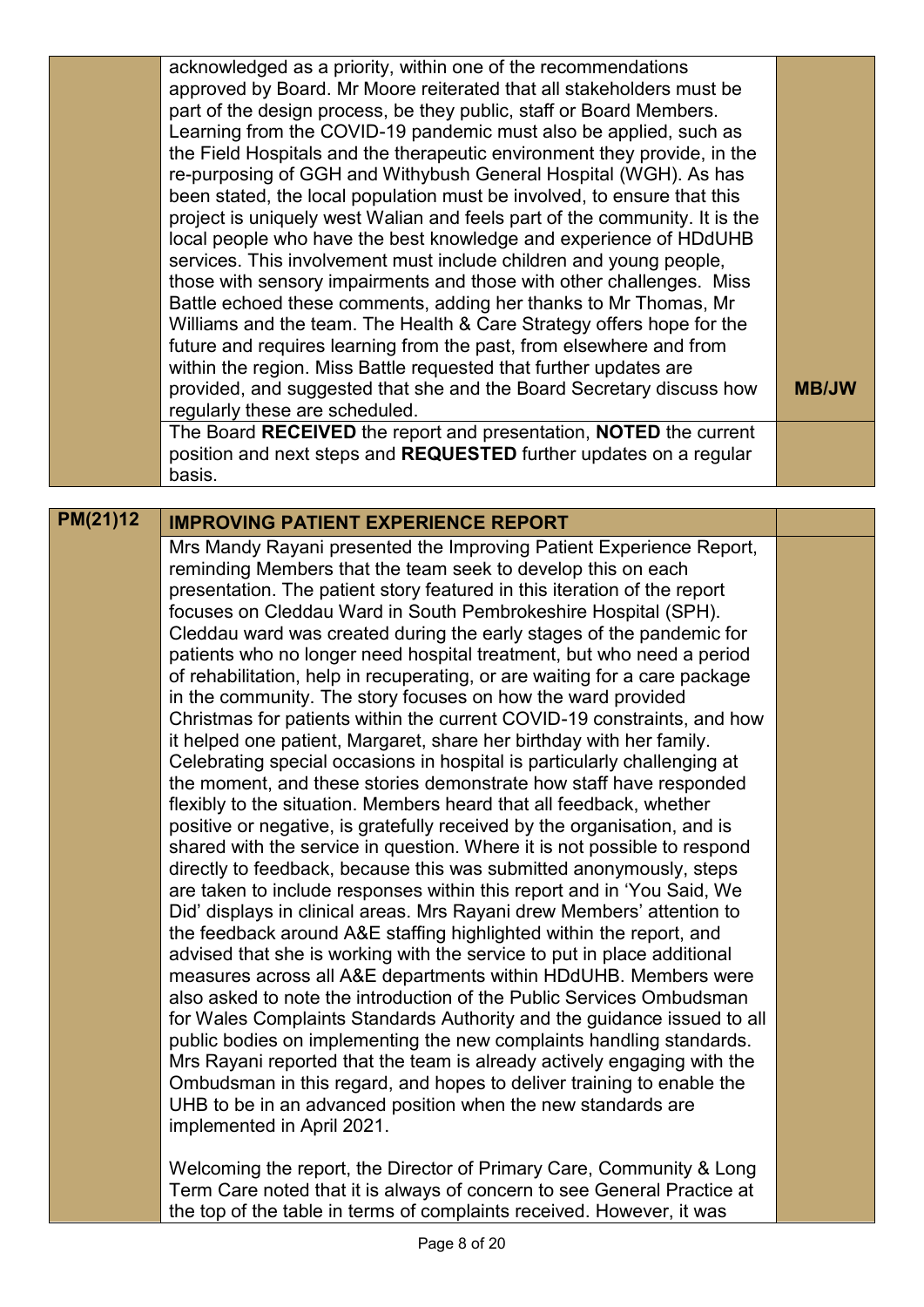suggested that these figures should be put into context, and perhaps expressed as a proportion of the episodes of care. This is not to underplay the significance of the 46 complaints received during November and December 2020, or their prerogative to be properly investigated. By way of assurance, Members were informed that of the 31 complaints received during November, 22 are now closed, with 55% having been closed within 1 day. Of the 15 received in December, 13 are now closed, with 75% having been closed within 1 day. All complaints are investigated on an individual basis; where an issue such as access to services is identified, the UHB works with the practice to address concerns. On other occasions, 'themes' are identified which involve more than one practice, such as inappropriate labelling of samples being submitted for laboratory analysis. In such cases, an alert is issued to all practices. Primary Care holds a weekly concerns meeting, where all concerns are reviewed, together with a monthly concerns meeting which covers all independent contractors. These feed into the Primary Care quality and safety processes, which in turn report into the formal committee structure. Members were assured that all concerns are fully reviewed and are generally addressed very promptly. The Vice-Chair welcomed the inclusion of data around General Practice/ Primary Care, and the clarification provided above. Whilst accepting the comment around volumes of care episodes, the importance of including GP figures was emphasised, to demonstrate to the public that their concerns are recorded, addressed and responded to.

The Vice-Chair commended the report, which has improved vastly since its early iterations, although it was suggested that the responses in the 'You Said, We Did' tend to be overly 'wordy' with too much jargon. Mrs Rayani agreed, acknowledging that the report needs to be worded in a more 'user-friendly' way, and committing to address this in future reports. Other Members also praised the quality of the report, and how this has improved over time. Referencing section 4 (Friends and Family Test) it was noted that almost 17,000 patients who had attended outpatient consultation or been discharged from an in-patient environment had been contacted to request their feedback. However, the report does not indicate how many responses had been received, which makes evaluation of the data challenging. Mrs Rayani explained that the team is in the process of tracking and validating feedback information, although early indications suggest just under 3,000 responders. This is lower than normal, with the return rate usually being around 14%. Mrs Rayani was hopeful that as the pandemic eases and with the introduction of a new feedback system, response rates will increase. Feedback terminals had been removed from clinical areas during the COVID-19 pandemic, for Infection Prevention and Control reasons, which has further impacted on feedback levels.

The increased recording of compliments was welcomed; with the comments on page 6 highlighted in particular as examples of how the organisational values, when applied, impact positively on care. Mrs Rayani was asked to clarify how this information is shared with staff. Members heard that this depends on how the feedback is received. Emails are forwarded, general compliments are shared via the 'Big Thank You' and during meetings. Compliments received through the Patient Advice & Liaison Service (PALS) are automatically

**MR**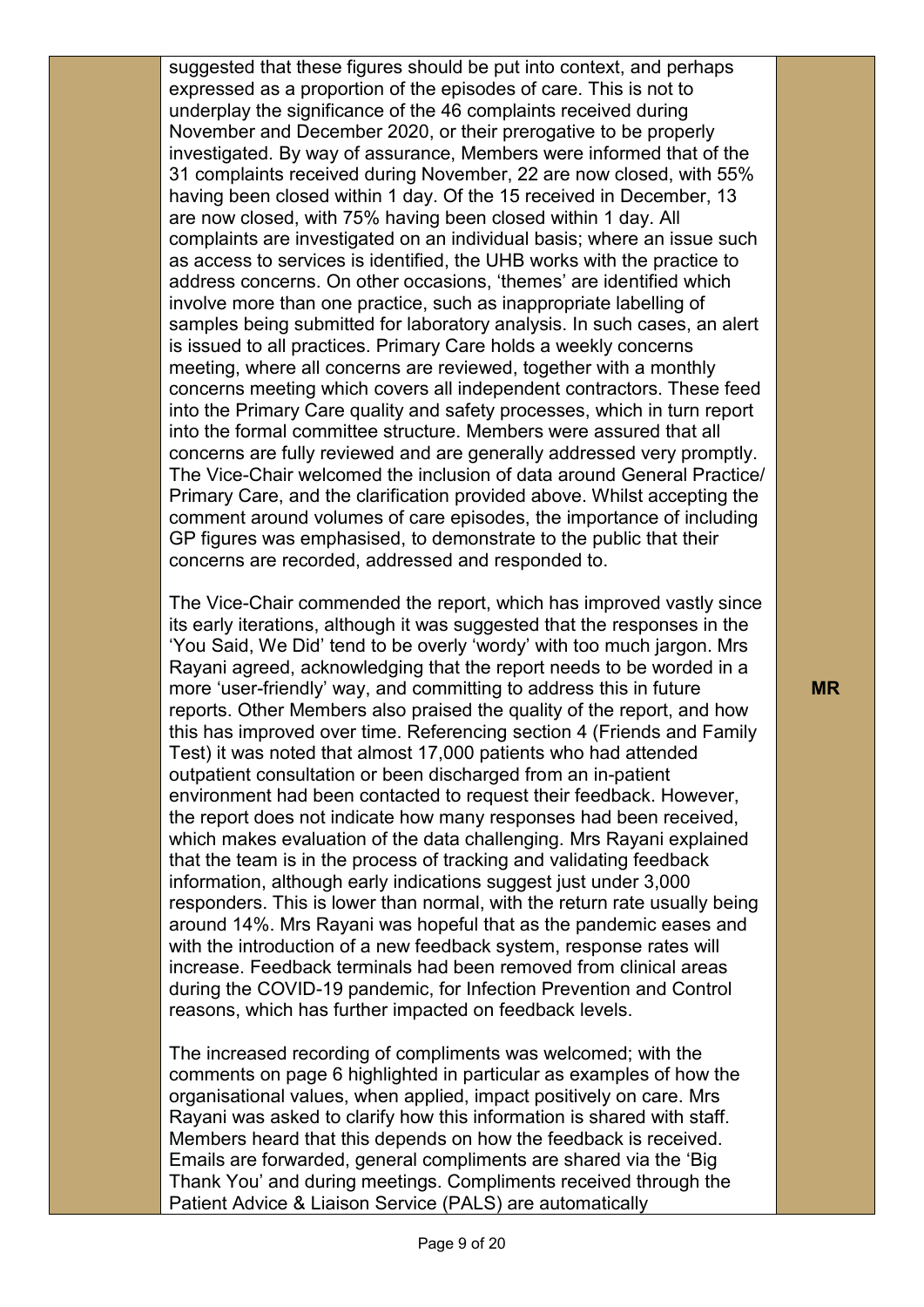communicated to teams. The statement on page 12 that 'All of the feedback received in the Patient Feedback System is visible on a realtime basis to the leadership team in every department and they are encouraged to review the feedback regularly.' was queried, together with teams' capacity to do so in addition to the current pressures. Mrs Rayani confirmed that teams are able to access this data in real-time. Whilst they are not necessarily viewing it throughout the day, every day, the Concerns team does monitor access. Miss Battle added that feedback is also considered by the Listening & Learning Sub-Committee. In response to a query regarding progress with provision of customer services training, in view of the importance of communication, Mrs Rayani acknowledged that this has been somewhat delayed by the impact of COVID-19. The team is liaising with the Workforce team and is planning to link this training with the roll-out of the Improving Patient Experience Charter in April/May 2021. The UHB is also engaging with NHS colleagues in Northumbria, who have undertaken extensive work around customer care. A member of their team has offered to work with HDdUHB in this regard. Mrs Rayani emphasised that customer care training must not be restricted to a classroom-based format; it needs to be more dynamic. An update was requested on plans with regard to the Family Liaison Officers (FLOs), who have proved so valuable during the pandemic. Mrs Rayani stated that options are being explored and advice obtained from various sources, including Third Sector partners. Consideration will need to be given to requirements during and post COVID-19, and it is intended that a proposal be submitted to QSEAC.

It was noted that 5 cases have progressed to investigation by the Public Services Ombudsman, with 4 final reports upheld/partly upheld. There was a query regarding whether this is as a result of a backlog of cases, or whether it indicates a worsening situation. Mrs Rayani understood that the Ombudsman's Office had been impacted by COVID-19 and had held back a number of reports. It is not understood to be an indication of an increase in cases; in fact, cases are expected to stabilise or reduce. Should this position change, Mrs Rayani will advise accordingly. Members were assured that the UHB works closely with the Ombudsman's Office, to ensure a more proactive approach. Whilst the report was welcomed, it was emphasised that many patients are anxious and concerned about increased waiting times as a result of the response to COVID-19. Mrs Rayani was asked to outline the mechanisms in place to communicate with patients and explain the reasons for delays to their treatment. In response, Members heard that a proportion of this is managed through routine communications with the general public. For Scheduled Care, a 'Single Point of Contact' model has been established, managed currently via the COVID-19 Command Centre, which will evolve in the long-term into the HDdUHB Hub. Mrs Rayani emphasised that this is a work in progress, with more improvements to be made; whilst assuring Members that the UHB is considering all opportunities for enhanced patient communication. Miss Battle advised that this issue would be discussed by QSEAC in April 2021.

Miss Battle thanked Mrs Rayani and her team for their contribution and for the valuable report, particularly during this time when Independent Members are not able to visit patients and staff to obtain feedback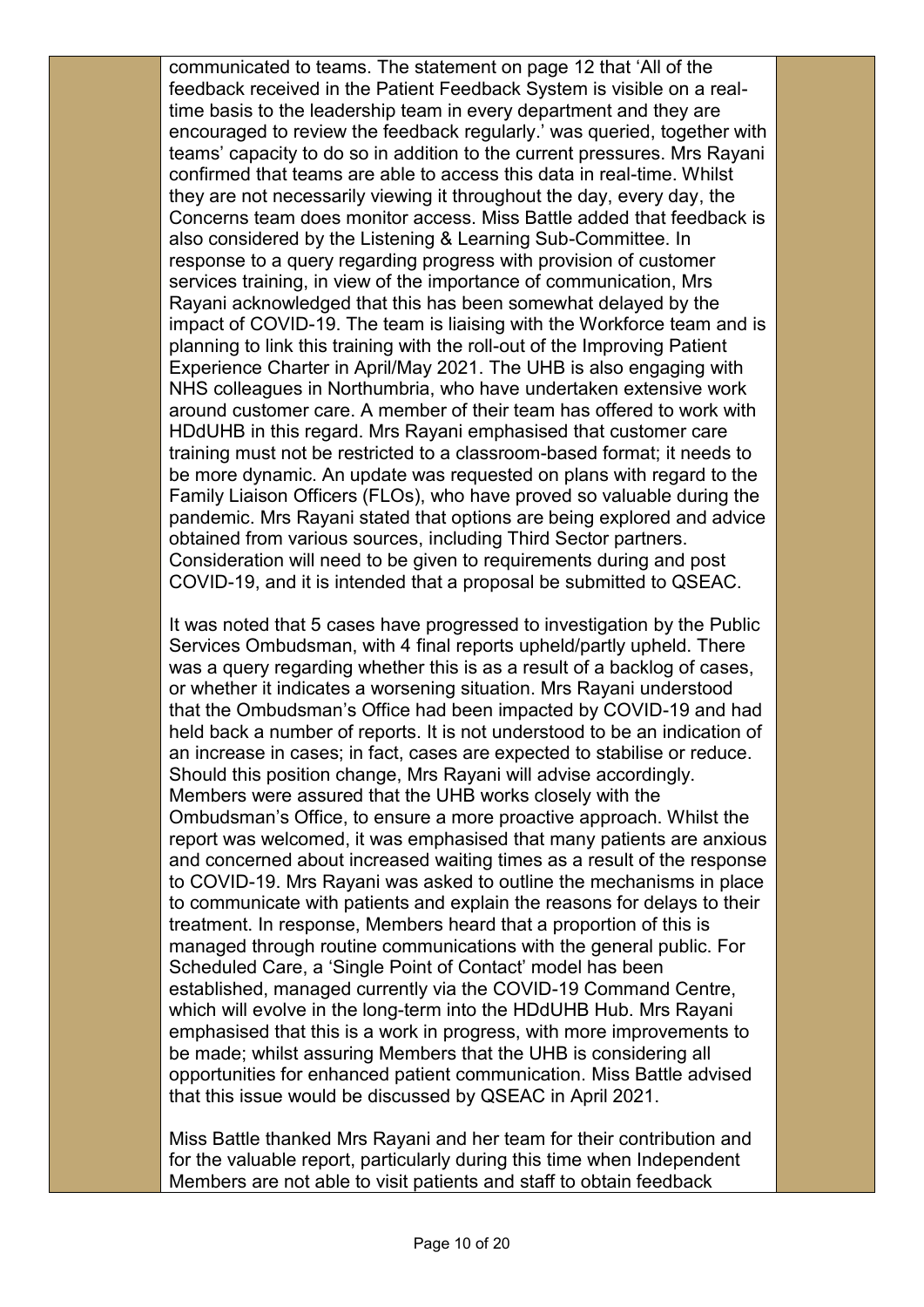directly. Feedback should be regarded as a 'lightning rod' to identify where additional focus is required. The Board **RECEIVED** and **NOTED** the Improving Patient Experience report, which highlights to patients and to the public the main themes arising from patient feedback.

## **PM(21)13 COVID-19 REPORT**

Mr Moore introduced the COVID-19 Report, emphasising that the situation continues to move quickly and that the progress of the pandemic has escalated significantly since his previous report. Mr Moore wished to acknowledge in particular the contribution of UHB staff during the Christmas and New Year period, and their ongoing courage, compassion, professionalism and kindness. The number of people requiring the UHB's care is more than double that in the first wave of COVID-19. There have been 276 further deaths in this wave, compared with 68 in the first. As well as every one of these deaths being an individual tragedy for their families, they also impact personally on staff, and the consequences of this will need to be considered going forward. On a more positive note, infection rates are falling; Public Health Wales figures for the period until 23rd January 2021 show an infection rate of 156 per 100,000 and a 13.2% positivity rate. A significant and welcome development since the previous Board meeting is the availability of COVID-19 vaccines. HDdUHB is approaching the point of 10% of its population having been vaccinated, a figure of 37,881 individuals. Mr Moore recognised, however, that there is concern within the population regarding the vaccination programme, and emphasised that all GP practices and 6 mass vaccination centres have now been mobilised. The supply of vaccines is challenging, with the two currently available requiring very different handling, and the logistics involved, therefore, differing significantly. There has also been a change in the Joint Committee on Vaccination & Immunisation (JCVI) recommendation on dosing schedule for the Pfizer vaccine, which forms the basis of the next agenda item. Mr Moore requested that Executive Directors provide updates on specific COVID-19 topics.

Mrs Rayani advised that, currently, the UHB is managing 4 outbreaks across the whole organisation. UHB staff have responded extremely well and have collaborated with various other partners to overcome a particularly challenging period. Mrs Rayani remained concerned with regards to GGH and specific challenges in terms of environments of care and infrastructure activity, which affect the organisation's ability to resolve long-standing issues in relation to this site. It is anticipated that the position at WGH and SPH will improve shortly. There are no outbreaks at Prince Philip Hospital (PPH) or Bronglais General Hospital (BGH). Various Infection Prevention & Control procedures have been put in place to mitigate the spread of COVID-19, including standards of cleaning, increased ventilation, a focus on hand hygiene and social distancing measures. Learning and good practice is also being shared across the organisation.

Mr Andrew Carruthers echoed Mr Moore's comments, noting that the period since the previous Board meeting has undoubtedly been the most challenging yet. The UHB continues to manage Green (non COVID-19) and Red (COVID-19) pathways, together with community incidents. The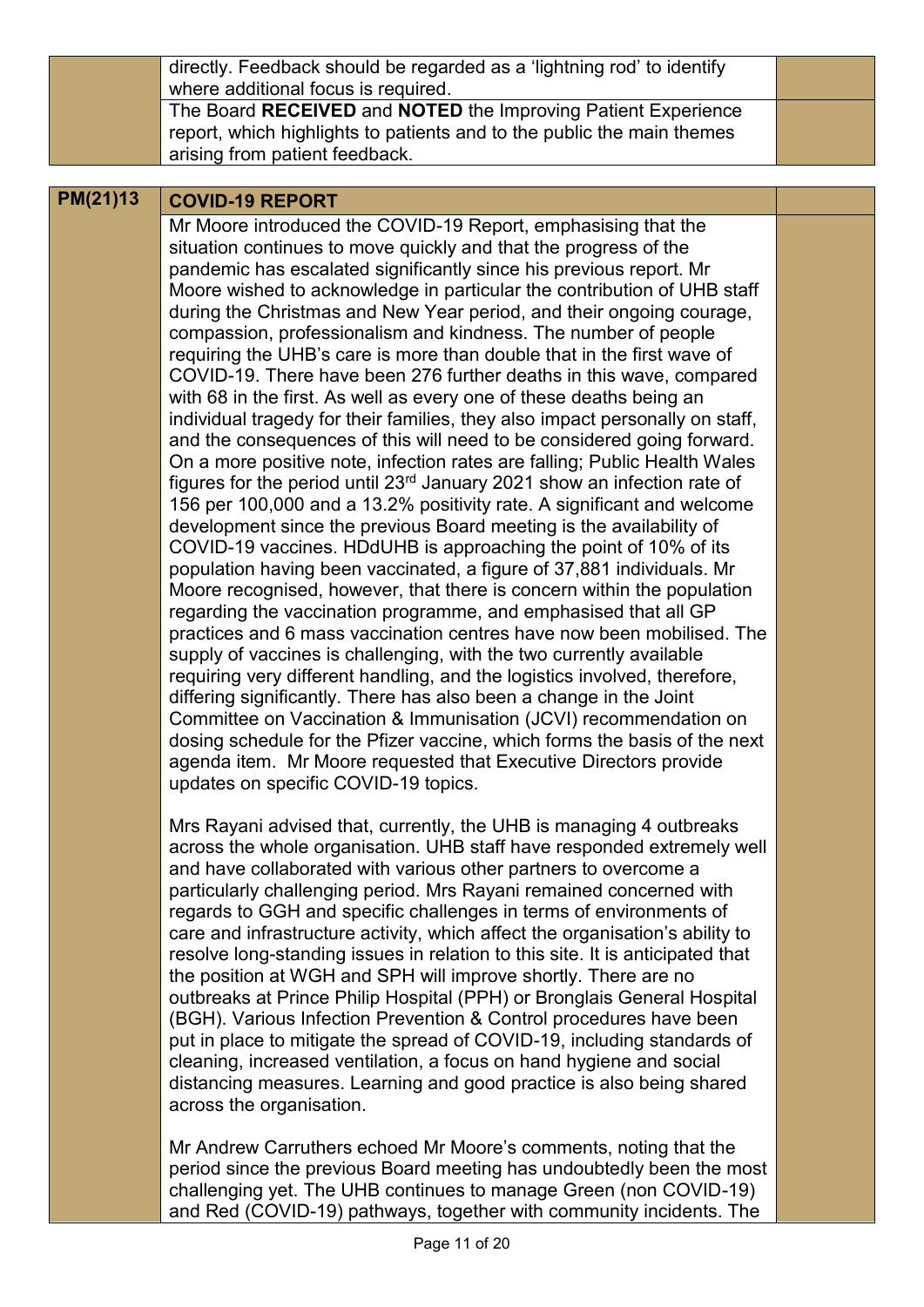peak, thus far, had been on/around 13<sup>th</sup> January 2021, when the UHB had been treating in excess of 250 confirmed or suspected COVID-19 patients. This represents more than double the previous peak of 120 patients during the first wave. There has also been an impact on staff, with absence rates through illness and self-isolation approximately double the norm. This has created a significant challenge to the organisation. Pressures have been seen across the whole health and care system; not only acute sites, but also Primary Care, community services, social care and nursing care. The organisation is also seeing a level of acuity not experienced previously, and an increased pressure on Critical Care services as a consequence. At the end of last year, a decision had been made to delay elective surgery, and restrict service provision to emergency/semi-emergency surgery only. This had been a difficult decision, made as a last resort, to enable redeployment of staff to Intensive Care Units, Community Hospitals and Field Hospitals. In the last two weeks, the UHB has been able to restart urgent cancer work at GGH and BGH, and plans to restart this at PPH from next week. It is hoped that from 8<sup>th</sup> March 2021, an enhanced post-operative care area can be opened at PPH, which would enable the organisation to increase numbers of urgent cases being treated at that site. As the position at WGH improves, the UHB would be looking to replicate this model there also. In the meantime, sites will be used to manage – in clinical priority order – waiting lists, which may mean that patients are offered their treatment/surgery at a different site. It is anticipated that the organisation will be in a position during March 2021 to deliver the elective plans outlined in its Quarter 3/4 COVID-19 Operating Framework submission. COVID-19 modelling indicates a downwards trend in cases, although the impact of the vaccination programme going forward requires further clarification. Mr Carruthers reiterated previous comments regarding the UHB's staff, adding that their courage, commitment and determination is truly inspiring. They continue to come into work, not knowing whether there will be sufficient staff, or whether they will be redeployed elsewhere. The kindness they show to patients and their families is exemplary, and should be recognised and commended.

Mrs Ros Jervis emphasised how fortunate the UK is to have access to two COVID-19 vaccines, and assured Members that supplies are increasing. Whilst the pace and scale of the vaccination programme is extraordinary, it needs to be, to protect as many people as possible. The JCVI has identified 9 priority groups, with individuals' position on the list based on the risk posed to them from COVID-19. A great deal has been learned with regards to the two vaccines, their requirements and how they can be delivered. The Pfizer vaccine is extremely effective; however, it presents a number of challenges logistically and therefore lends itself to delivery at mass vaccination centres. The Astra Zeneca vaccine is also an excellent vaccine and because it is delivered in smaller batches, with less restrictive storage requirements and a longer shelf-life, is more suited to delivery in a Primary Care setting. There will be sufficient supplies of vaccines to protect all groups; however, these will be split between the two types of vaccine. As a result, the UHB's vaccination programme will need to be agile, to react and adapt to reach as many people as possible, as quickly as possible. The UHB is experienced in taking a proactive approach to vaccinating its frontline staff and priority groups, and in vaccinating children. It has taken the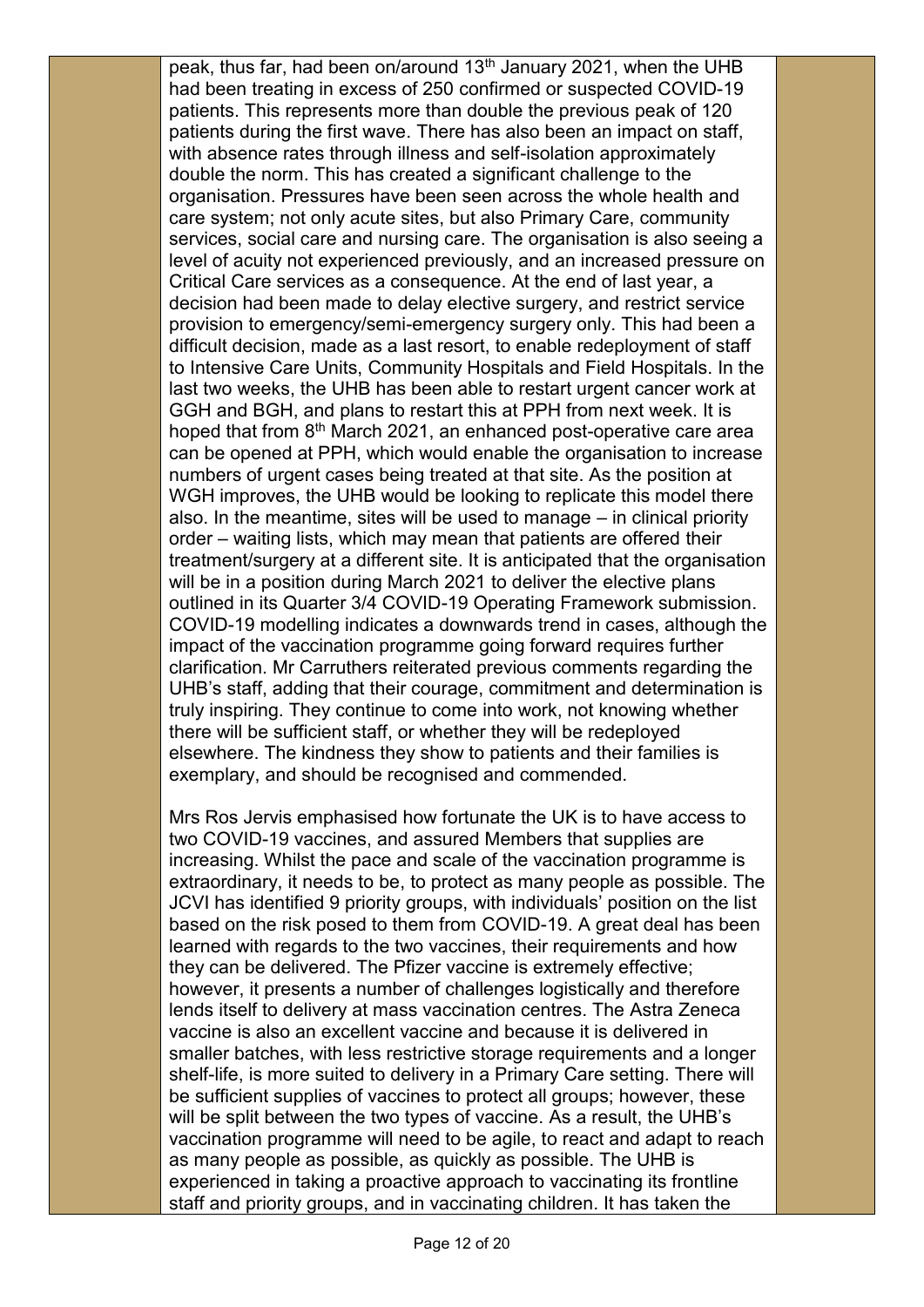step of redeploying all its experienced vaccinators to the mass vaccination centres, and will be opening these across the whole region to those in the 75-79 age group. This approach is intended to maximise access and deliver vaccines to priority groups, as directed, in the most practical way.

The Chair thanked everyone for their updates and commended the introduction of a mass vaccination programme as an incredible achievement. Agreeing, and welcoming the comprehensive update, the Vice-Chair highlighted that individuals with learning disabilities have been identified as being at high risk from COVID-19, and enquired whether specific arrangements are being made for this group. It was noted that there has been media interest around this matter. Mrs Jervis explained that Priority Group 1 covers only care homes for elderly people. Care homes for those with learning disabilities fall into Priority Group 4 or 6. In response to a query regarding evidence of people refusing vaccination, Mrs Jervis stated that uptake has been high; the organisation is not seeing the levels of 'hesitancy' around the COVID-19 vaccine that it has seen previously with other vaccines. Where individuals do decline vaccination appointments, the COVID-19 Command Centre facilitates a conversation to establish whether this is for purely practical reasons, or whether there are other concerns. There was a query regarding whether the UHB is confident that it is not omitting individuals who are clinically vulnerable. Mrs Jervis explained that this had been a concern when the list of Priority Groups was originally received. Whilst invitations were initially based upon the Shielding Letters issued during the first wave, this has been further refined based on additional information, and GPs are also able to add clinically vulnerable individuals of whom they are aware. Members were assured that the UHB has been liaising with Primary Care colleagues to obtain the most up to date and accurate information possible.

In this regard, Ms Paterson wished to thank all of those in General Practice for their extraordinary contribution during the last two weeks. Members heard that, by the end of this week, 92 of the 98 care homes in the Hywel Dda region will have been fully vaccinated. Dates are being scheduled for the remaining 6, which are currently subject to restrictions due to COVID-19 outbreaks. This means that 2,360 care home residents have been vaccinated, with 254 awaiting vaccination. More than 12,000 of the region's over 80s have been vaccinated, with it anticipated that the vaccination programme for Priority Groups 1 and 2 will be completed by the end of this week or beginning of next week, to facilitate progression to Priority Groups 3 and 4. The Chair applauded this significant achievement, particularly in view of the vulnerability of those in care homes. In response to a query regarding whether there has been any dialogue with community pharmacies regarding their role in the delivery of vaccinations, Ms Paterson advised that a Welsh Government directive in this regard, covering the various independent contractor professions, had been issued at the end of December 2020. Whilst there is no expectation for dentists or optometrists to engage through their own practice, they may be able to contribute through the mass vaccination centres. Directions have now been issued to allow community pharmacies to directly receive vaccine stocks; however, this process needs to be properly coordinated. HDdUHB has written to all 99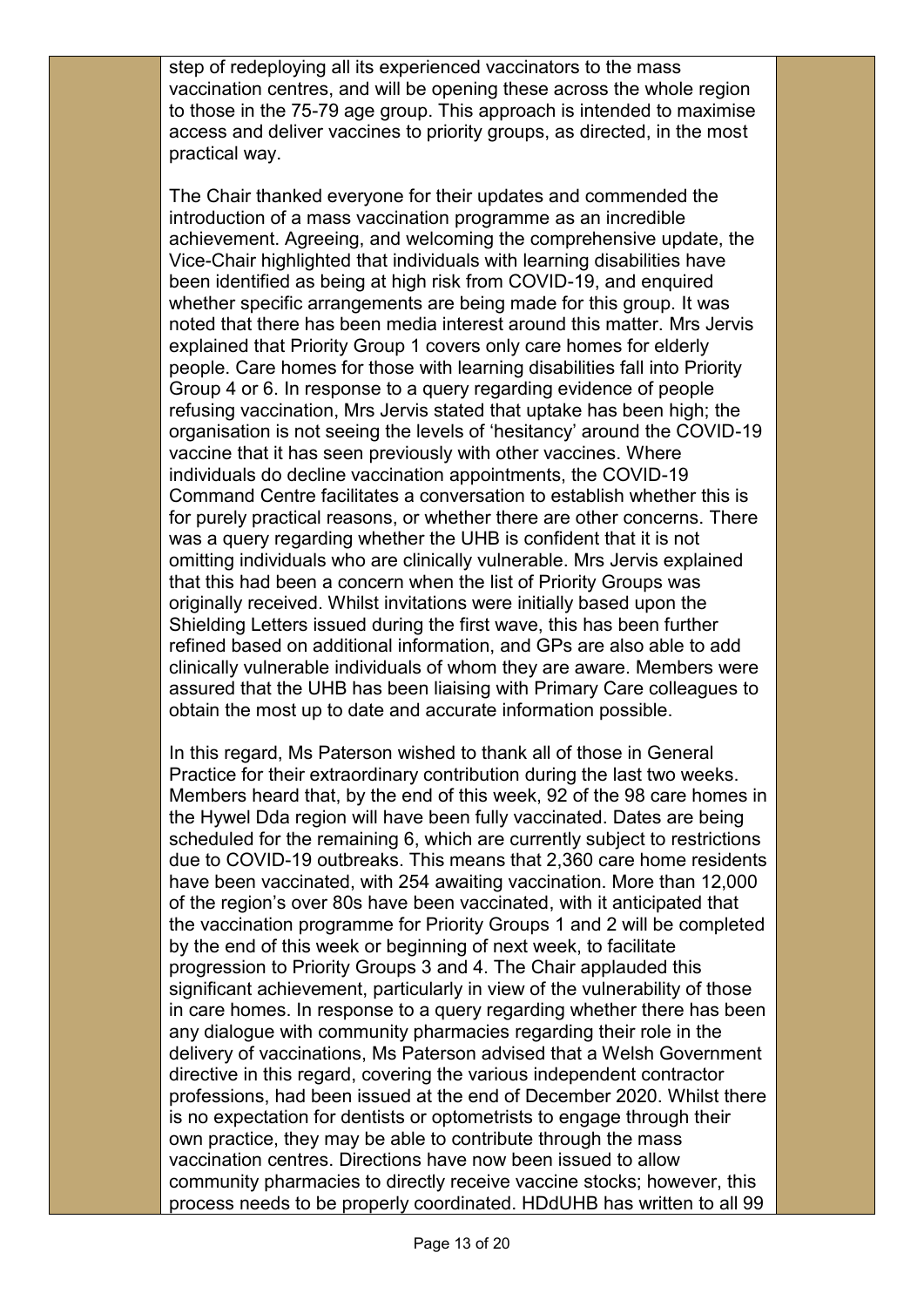of its community pharmacies, several of which already deliver flu vaccinations, and a number have responded. Further communication is planned. Referencing the intention to invite those aged 75-79 to mass vaccination centres, it was noted that certain individuals may have difficulty accessing these sites due to a lack of transport or concerns around driving longer distances at this time of year. Mrs Jervis advised that the UHB is opening 6 mass vaccination centres across the region. Whilst it is recognised that these are not necessarily as local as GP surgeries, and that the UHB very much relies on Primary Care, the UHB is obliged to deliver the vaccines it receives to its most vulnerable residents. Concerns regarding transport and access are acknowledged, and the UHB is undertaking conversations with partners around various options, including bolstering existing services. There has been an incredible response from the voluntary sector and other public sector organisations, including the Welsh Ambulance Services NHS Trust and Fire Service. These discussions have enabled staff in the Command Centre to address some of the concerns around access.

Mrs Lisa Gostling wished to add her thanks to corporate function staff, a number of whom are working in vaccination centres and Occupational Health, and to the UHB's volunteers, who continue to offer valuable support. If ever there was a time that the UHB's organisational values were being demonstrated, it is now. Updating on the workforce position, Mrs Gostling reminded Members that the UHB's Recruitment team normally manage two mass recruitment events each year – the Apprenticeship programme at the beginning of the year, and the Newly Quality Nurses programme during the autumn. During the past 12 weeks, the UHB has recruited 1,025 new staff. A number have since withdrawn for personal reasons, such as childcare commitments, resulting in 871 appointed. Of these, 451 are already providing support for patients in the UHB's hospitals, Field Hospitals and vaccination centres. 421 others are currently within the recruitment process, undergoing training or pre-employment checks. 241 of these have a start date and will be joining the organisation within the next six weeks. This figure includes 70 administrators for the vaccination centres, 104 vaccinators, 223 Health Care Support Workers and 12 porters. Alongside this, the team is running normal recruitment, with 112 new staff appointed. Details of 244 fully trained vaccinators have been passed on to rota coordinators in the vaccination centres. 219 others are on the training pathway. Mrs Gostling thanked all of those who had contacted the UHB to train as vaccinators, both staff and members of the public, and asked for their forbearance while the team work through applications. Members heard that an advert for Hotel Facilities staff is currently live, which has already attracted more than 240 applicants. The UHB is also advertising for Family Liaison Officers. In addition to the above-mentioned recruitment processes, the organisation is also endeavouring to retain staff appointed in the first COVID-19 recruitment round, and is exploring how best to support staff both now and in the future.

In response to a query regarding the forthcoming Valero Pembroke Refinery shutdown, Mrs Jervis acknowledged that large numbers of individuals are due to be on site for this planned overhaul of the facility. The UHB has been aware of these plans for some time, via the Incident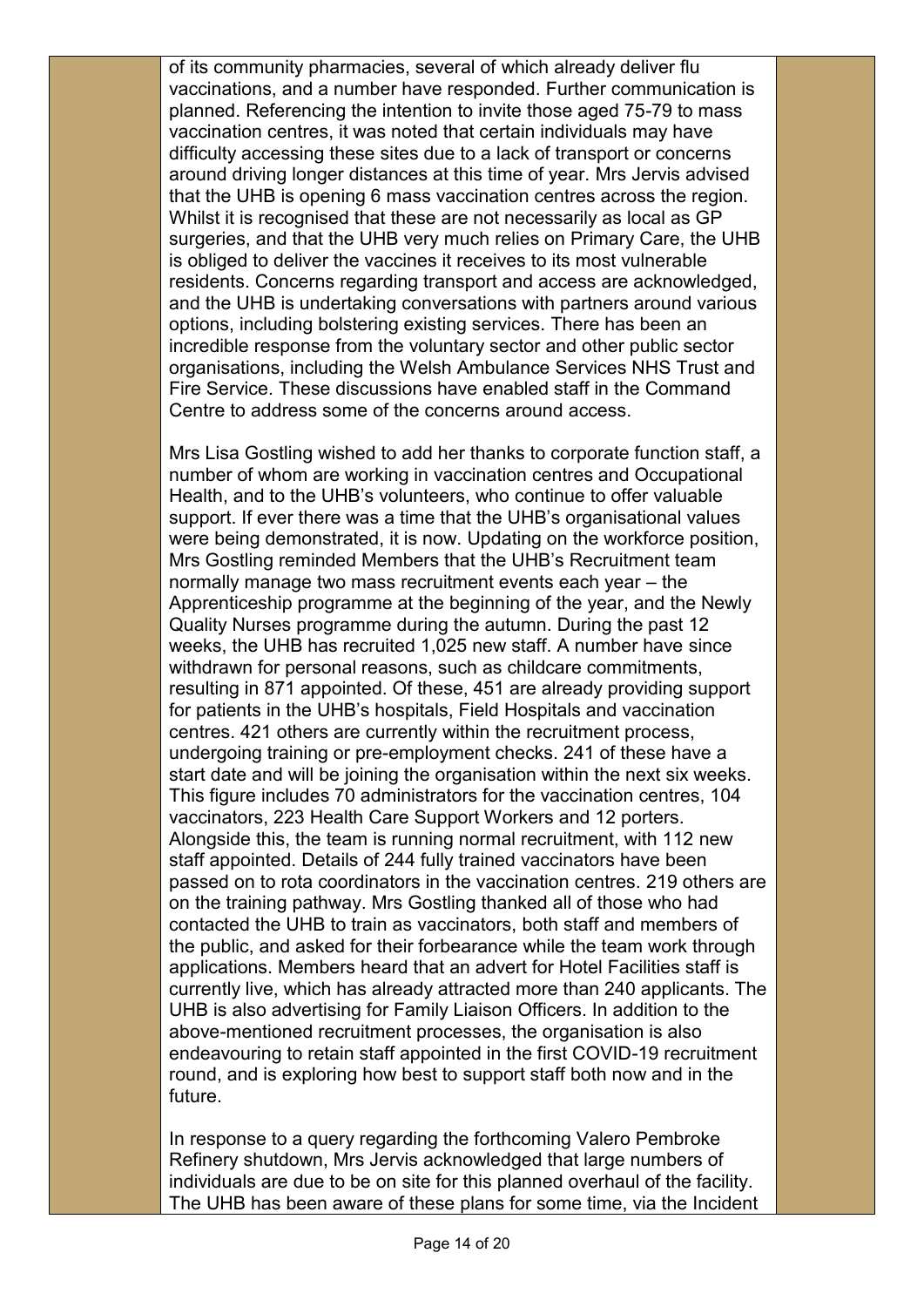|          | Management Team (IMT) process, and had entered into early                                                                                             |  |
|----------|-------------------------------------------------------------------------------------------------------------------------------------------------------|--|
|          | communications with Valero. These discussions are ongoing, detailed                                                                                   |  |
|          | and frequent, and site visits, risk assessments and mitigations have also                                                                             |  |
|          | been undertaken. It is intended that there will be a presence on site of                                                                              |  |
|          | the Test, Trace, Protect team, and an intensive support package is in                                                                                 |  |
|          | place. With regards to a query around whether there will be any                                                                                       |  |
|          | prioritisation for vaccination of unpaid carers, Mr Moore stated that the                                                                             |  |
|          | overall intention is to adhere to the Priority Group list. However, there is                                                                          |  |
|          | a certain amount of flexibility allowed - for example, if a 75 year old                                                                               |  |
|          | carer brought in an older spouse/relative for vaccination, both could be                                                                              |  |
|          | vaccinated. The importance of safeguarding vaccine supplies for the                                                                                   |  |
|          | most vulnerable individuals was, however, emphasised, which may                                                                                       |  |
|          | mean that carers will need to re-attend for their vaccine at a later date.                                                                            |  |
|          | Mrs Jervis advised that unpaid carers fall within Priority Group 6, defined                                                                           |  |
|          | as 'at risk groups', which can be equated with those identified to receive                                                                            |  |
|          | the flu vaccine if under 64. Whilst improvements in identifying these                                                                                 |  |
|          | individuals have been made, with registers implemented, there are                                                                                     |  |
|          | concerns around the UHB's ability to access this group and the need for                                                                               |  |
|          | clear communications is recognised. In response to a query around                                                                                     |  |
|          | whether young carers are included in this cohort, Mrs Jervis explained                                                                                |  |
|          | that the prioritisation framework is built entirely on the premise of risk                                                                            |  |
|          | posed by COVID-19, ie age and underlying health conditions. The risk to                                                                               |  |
|          | younger people is much lower; therefore, they are not routinely included                                                                              |  |
|          | in Priority Groups 1-9.                                                                                                                               |  |
|          |                                                                                                                                                       |  |
|          | Concluding this item, Miss Battle thanked everyone for their contribution                                                                             |  |
|          | and hoped that discussions had provided reassurance for both Board                                                                                    |  |
|          | Members and the public.                                                                                                                               |  |
|          | The Board RATIFIED the Gold Command Group Planning                                                                                                    |  |
|          | Requirements.                                                                                                                                         |  |
|          |                                                                                                                                                       |  |
| PM(21)14 | <b>JOINT COMMITTEE ON VACCINATION &amp; IMMUNISATION/CHIEF</b>                                                                                        |  |
|          | MEDICAL OFFICER ANNOUNCEMENT TO DEFER SECOND DOSE                                                                                                     |  |
|          | PFIZER VACCINE TO UP TO 12 WEEKS                                                                                                                      |  |
|          | Dr Kloer presented the Joint Committee on Vaccination & Immunisation/                                                                                 |  |
|          | Chief Medical Officer Announcement to Defer Second Dose Pfizer                                                                                        |  |
|          | Vaccine to up to 12 Weeks report. To provide context, Dr Kloer                                                                                        |  |
|          | explained that it usually takes at least 18 months to develop a vaccine;                                                                              |  |
|          | for several effective vaccines to have been made available in 9 months                                                                                |  |
|          | is a significant achievement. It should also be noted that the Director                                                                               |  |
|          | General of the World Health Organisation (WHO) reported on 18 <sup>th</sup>                                                                           |  |
|          | January 2021 that, across all of the high-income countries worldwide, 39                                                                              |  |
|          | million doses of COVID-19 vaccines had been given, and only 25 doses                                                                                  |  |
|          | had been given across all low-income countries. In this context, the                                                                                  |  |
|          | number of vaccinations delivered to the HDdUHB workforce and                                                                                          |  |
|          | population should be applauded. It is, however, also important to                                                                                     |  |
|          | recognise concerns raised following the announcement of a change in                                                                                   |  |
|          | advice regarding dosage schedule, in particular for the Pfizer vaccine.                                                                               |  |
|          | This decision had been based on two key factors: the efficacy of the first                                                                            |  |
|          | dose of the Pfizer vaccine, which provides 89% immunity after two                                                                                     |  |
|          | weeks; and the scenario that, presented with two people with similar                                                                                  |  |
|          | risks, one of whom has already received a first dose and one who has<br>not, the logical and ethical course of action is to offer a first dose to the |  |
|          |                                                                                                                                                       |  |
|          | unvaccinated person. The report sets out various information in relation                                                                              |  |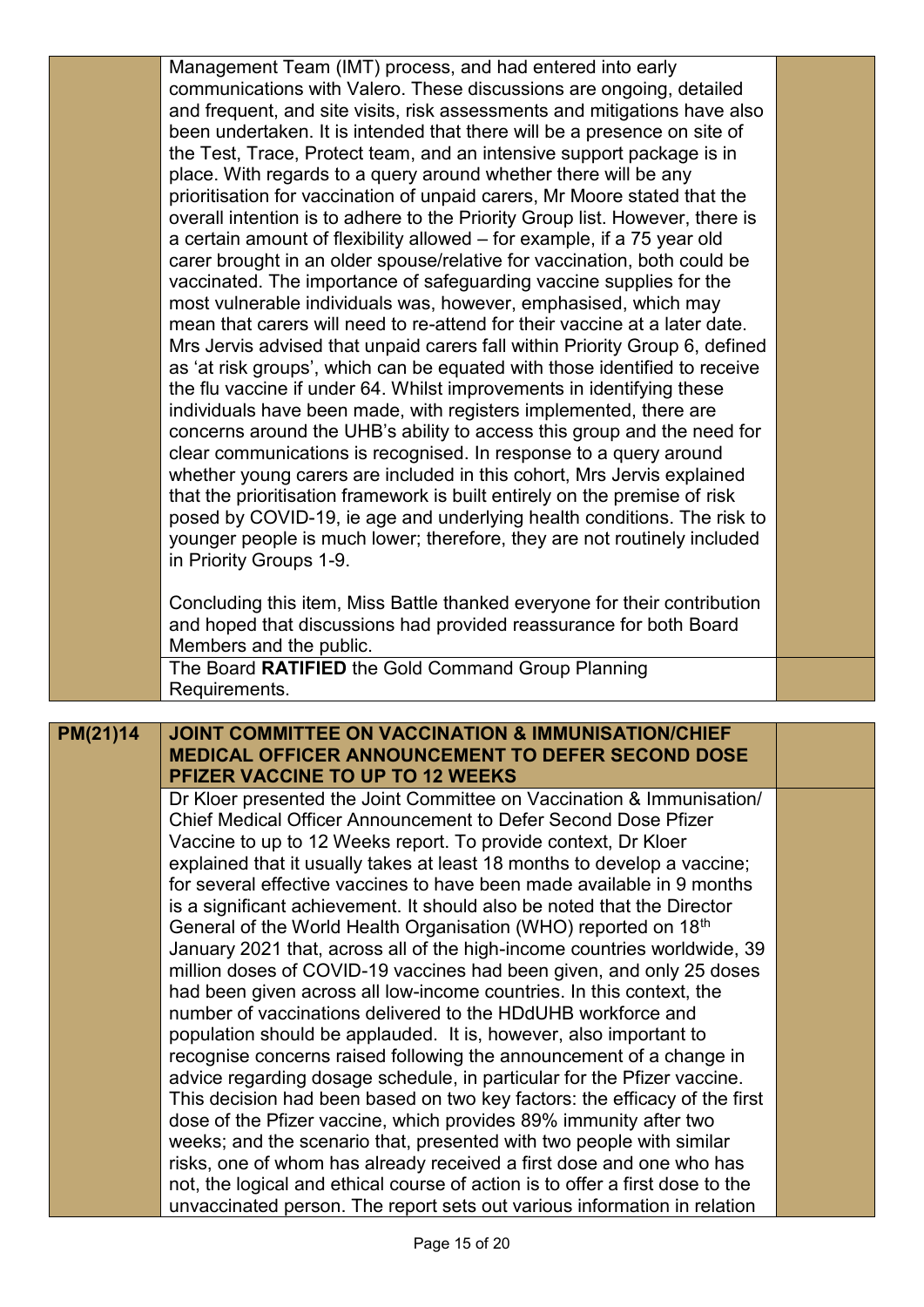|          | to this issue. Members were informed that the UHB has implemented a<br>'no wastage' policy for its vaccination programme, with a reserve list in<br>place. Various communications have been undertaken, with letters to<br>key staff group representatives, live events on MS Teams and multiple<br>meetings with staff.<br>The Board:<br><b>RECOGNISED</b> the significant concerns of some Health Board staff<br>$\bullet$<br>to the change in the second dose scheduling;<br><b>REQUESTED</b> that the Medical Director continue to raise these<br>$\bullet$<br>concerns with Welsh Government in its considerations regarding the<br>second dose schedule for the Pfizer Vaccine;<br><b>ISSUED</b> guidance to staff that, should members on the reserve list<br>$\bullet$<br>be unavailable, to use their discretion to deliver the vaccine to the<br>most appropriate person possible to avoid any wastage.                                                                                                                                                                                                                                                                                                                                                                                                                                                                                                                                                                                                                                                                                                                                               |           |
|----------|-----------------------------------------------------------------------------------------------------------------------------------------------------------------------------------------------------------------------------------------------------------------------------------------------------------------------------------------------------------------------------------------------------------------------------------------------------------------------------------------------------------------------------------------------------------------------------------------------------------------------------------------------------------------------------------------------------------------------------------------------------------------------------------------------------------------------------------------------------------------------------------------------------------------------------------------------------------------------------------------------------------------------------------------------------------------------------------------------------------------------------------------------------------------------------------------------------------------------------------------------------------------------------------------------------------------------------------------------------------------------------------------------------------------------------------------------------------------------------------------------------------------------------------------------------------------------------------------------------------------------------------------------------------------|-----------|
|          |                                                                                                                                                                                                                                                                                                                                                                                                                                                                                                                                                                                                                                                                                                                                                                                                                                                                                                                                                                                                                                                                                                                                                                                                                                                                                                                                                                                                                                                                                                                                                                                                                                                                 |           |
| PM(21)15 | PERFORMANCE UPDATE - MONTH 9 2020/21                                                                                                                                                                                                                                                                                                                                                                                                                                                                                                                                                                                                                                                                                                                                                                                                                                                                                                                                                                                                                                                                                                                                                                                                                                                                                                                                                                                                                                                                                                                                                                                                                            |           |
|          | The Performance Update for Month 9 of 2020/21 was presented, and<br>queries regarding its content invited.<br>Concern was expressed regarding information on page 15 around<br>Mental Health, and particularly whether the comparative data is correct,                                                                                                                                                                                                                                                                                                                                                                                                                                                                                                                                                                                                                                                                                                                                                                                                                                                                                                                                                                                                                                                                                                                                                                                                                                                                                                                                                                                                         |           |
|          | as it does not necessarily reflect the position as understood by the Vice-<br>Chair. Also, the statement around transferring patient records to the<br>Welsh Patient Administration System (WPAS) was queried, as this has<br>been ongoing since October 2020. With regards to the comparative<br>data, Mr Thomas emphasised that this is driven by information input<br>onto WPAS and offered to discuss this with the Vice-Chair outside the<br>meeting. The delays in transferring patient records were acknowledged,<br>with Members informed that this process has proved more involved than<br>anticipated. There are issues with both data quality and complexity, and<br>the previous system supplier has not engaged to the level which would<br>have been expected. Whilst acknowledging that performance in Mental<br>Health is not at the level the organisation would wish, Mr Carruthers<br>advised that there have been a number of developments which should<br>result in improvements: three new members of staff have been<br>appointed, who will provide 24 additional clinical sessions; a clinical lead<br>psychologist, adding 10 clinical sessions, has been appointed. The<br>'Attend Anywhere' system has been rolled out across the organisation;<br>however, the take-up in this group of patients is lower than elsewhere<br>and it is not necessarily the best platform to meet their needs. Mr<br>Carruthers has, therefore, asked the Estates team to identify additional<br>clinical space to accommodate face-to-face capacity. Clinics are taking<br>place and are planned to address the waiting list, and Mr Carruthers has | <b>HT</b> |
|          | requested an update on the position by the end of January and<br>anticipated position for February, which he would share with the Vice-<br>Chair outside the meeting.                                                                                                                                                                                                                                                                                                                                                                                                                                                                                                                                                                                                                                                                                                                                                                                                                                                                                                                                                                                                                                                                                                                                                                                                                                                                                                                                                                                                                                                                                           | <b>AC</b> |
|          | Members were advised that the Performance Update had been<br>reviewed in detail by PPPAC. Whilst accepting the challenges presented<br>by COVID-19 and noting improvements with regard to urgent suspected<br>cancer compliance, there was a query regarding plans to improve this<br>further, in view of the understandable concerns among this group of<br>patients. Mr Carruthers acknowledged and sympathised with these<br>concerns. Performance in this area has been partially impacted by the                                                                                                                                                                                                                                                                                                                                                                                                                                                                                                                                                                                                                                                                                                                                                                                                                                                                                                                                                                                                                                                                                                                                                           |           |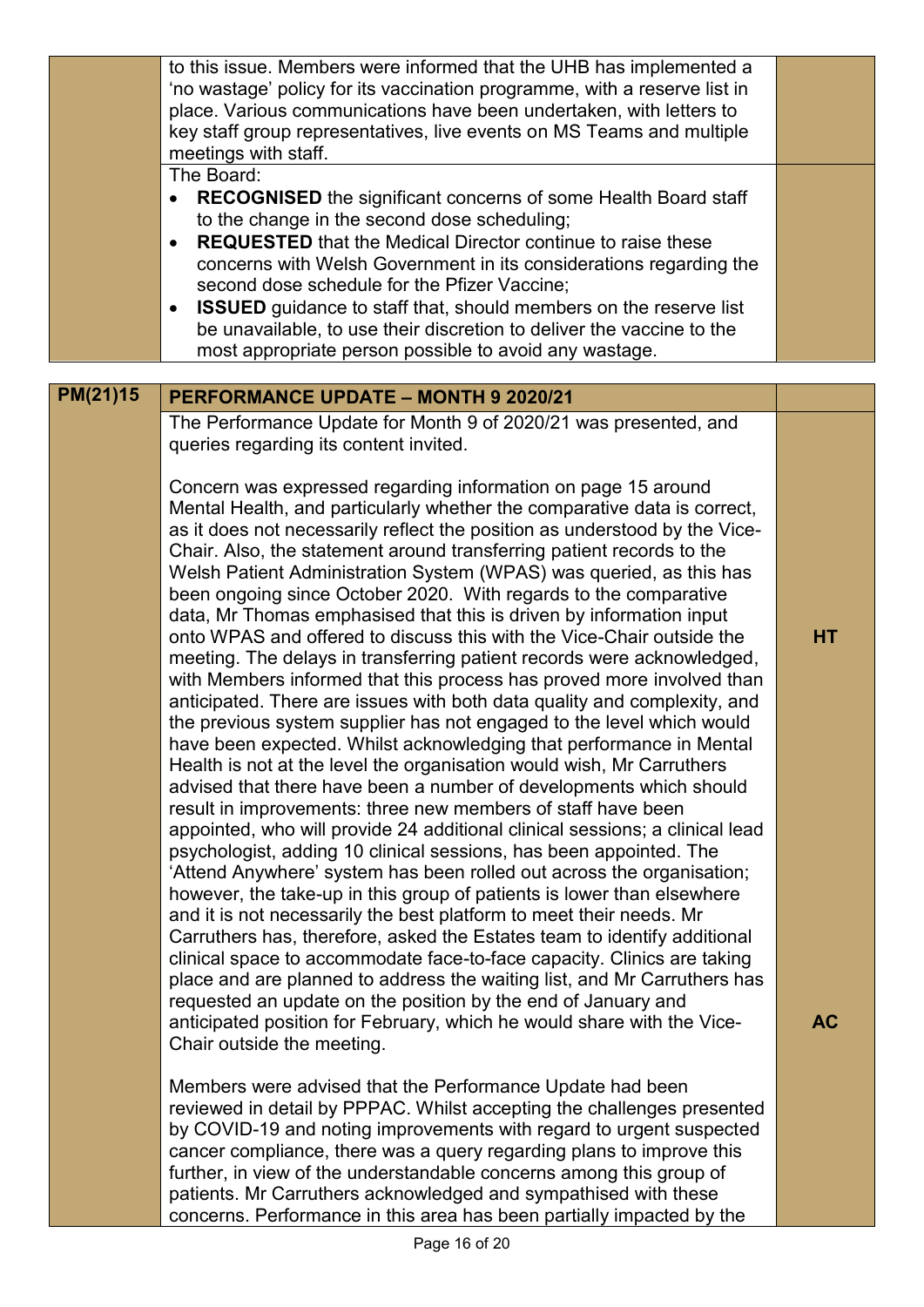decision taken before Christmas to stand down elective services in order to redeploy staff to the COVID-19 response. As outlined earlier, there are plans to restart services within the next few months, with the UHB hoping to increase urgent care capacity by March 2021. Members heard that, despite efforts to secure as much external capacity as possible, access to additional capacity via the Werndale Hospital has been significantly reduced. The need to make progress in terms of addressing the backlog of patients was, however, fully acknowledged.

Concern was expressed regarding the decline in performance around Stroke services outlined on page 9 of the report. It was queried whether this can be entirely attributed to the impact of COVID-19, or whether there are other contributory factors. Ms Alison Shakeshaft suggested that this decline in performance is multi-factorial, with the usual winter pressures such as demand for beds and Emergency Department pressures being experienced, together with the impact of COVID-19. It was also highlighted that the Welsh Government target for Stroke patients to be admitted to a dedicated Stroke ward within 4 hours is impractical for those patients with confirmed or suspected COVID-19. Such patients would be admitted to a COVID-19 ward and would automatically breach the target. Ms Shakeshaft emphasised that staff have undertaken a great deal of work to identify alternative pathways, and that she was not aware of any other specific issues which would impact on performance in this area. Mr Carruthers endorsed these comments, assuring Members that, even in the face of current challenges, there has been a significant focus on alternative care pathways to ensure that patients receive timely intervention/treatment, even if this is not on a dedicated Stroke ward.

In considering the Performance Update in its entirety, it is clear that COVID-19 is impacting negatively across the whole system. It is vital, however, that COVID-19 does not become an 'excuse' for every case of deterioration. In order to do this, there needs to be clear delineation between impacts from COVID-19 and impacts from other factors. Mr Thomas recognised that, in considering the report as a whole, it can be challenging to identify the underlying causes for the various issues. He advised Members that there are plans to discuss at the February 2021 Board Seminar alternate reporting mechanisms which will allow the critical issues to be defined. However, this needs to be undertaken carefully, to ensure that the information and value already in the Performance Update is not lost. Mrs Rayani assured Members that, whilst there is a significant focus on 'the here and now' and COVID-19 response, routine and vital work, such as that around Infection Prevention & Control and Safeguarding continues, and improvements have been made. Violence & Aggression and other key areas of work are also being monitored and 'deep dives' are conducted as necessary. Mr Carruthers acknowledged the important point made, emphasising that COVID-19 must not be used as a 'default' response. Whilst it clearly has an impact, there are other issues with services which will still exist when the pandemic ends and which must, therefore, also be addressed. Members noted that the Unscheduled Care Improvement Group continues to meet to consider ongoing improvement activities. Mr Moore echoed these views, stating that the number of patients awaiting treatment is heart-breaking, and assuring members of the public that the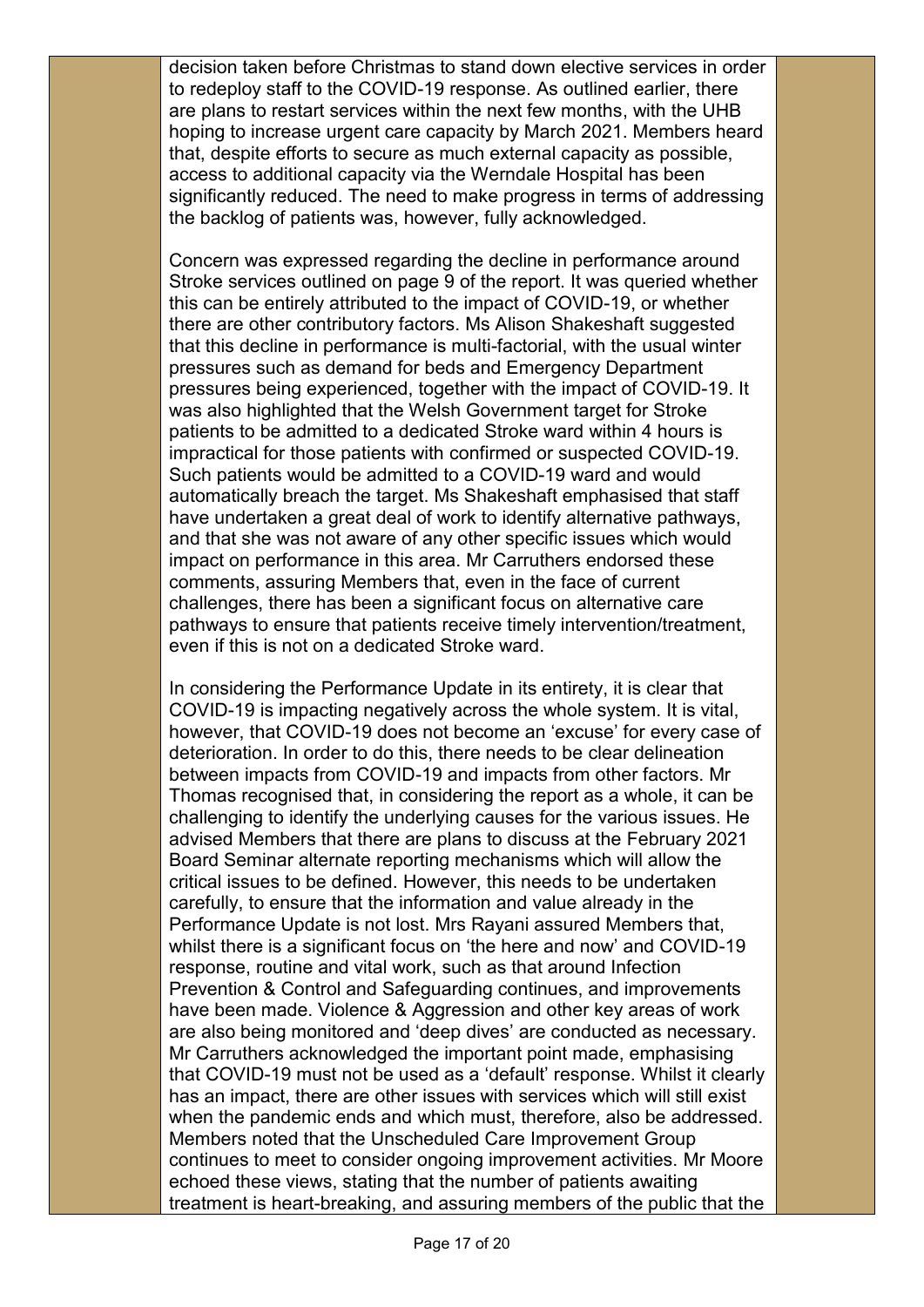|          | UHB is cognisant of this and is very much committed to recovering its<br>previously improved position.                                                                                                                                                                                                                                                                                                                                                                                                                                                                                                                                                                                                                                                                                                                                                                                                                                                                                                          |  |
|----------|-----------------------------------------------------------------------------------------------------------------------------------------------------------------------------------------------------------------------------------------------------------------------------------------------------------------------------------------------------------------------------------------------------------------------------------------------------------------------------------------------------------------------------------------------------------------------------------------------------------------------------------------------------------------------------------------------------------------------------------------------------------------------------------------------------------------------------------------------------------------------------------------------------------------------------------------------------------------------------------------------------------------|--|
|          | Miss Battle agreed, noting that, whilst the UHB is necessarily focused on<br>the COVID-19 response, there are many people suffering from other<br>medical conditions who are fearful and want to know when they will be<br>treated. It is Miss Battle's intention that Board Seminar discussions<br>clarify the information to be included in the Performance Update and the<br>most appropriate measurements/metrics for this information. A trajectory<br>of how and when improvements will be made in key services will provide<br>assurance to both the Board and the public. Dr Kloer supported the<br>foregoing, whilst wishing to add to Mr Moore's recognition of the impact<br>on patients waiting for treatment; by emphasising that this concern is<br>mirrored among staff – both clinical and administrative – who want to<br>ensure their patients receive treatment. Miss Battle suggested that a<br>staff consensus is also required, with regards to the focus and priorities<br>for recovery. |  |
|          | The Board CONSIDERED the Performance Update report - Month 9<br>2020/21 and any issues arising.                                                                                                                                                                                                                                                                                                                                                                                                                                                                                                                                                                                                                                                                                                                                                                                                                                                                                                                 |  |
| PM(21)16 | <b>REPORT OF THE PEOPLE, PLANNING &amp; PERFORMANCE</b>                                                                                                                                                                                                                                                                                                                                                                                                                                                                                                                                                                                                                                                                                                                                                                                                                                                                                                                                                         |  |
|          | <b>ASSURANCE COMMITTEE</b>                                                                                                                                                                                                                                                                                                                                                                                                                                                                                                                                                                                                                                                                                                                                                                                                                                                                                                                                                                                      |  |
|          | Professor John Gammon, PPPAC Chair, presented the PPPAC update<br>report, advising that there were no matters for Board consideration or<br>approval, or risks, issues, matters of concern to report.                                                                                                                                                                                                                                                                                                                                                                                                                                                                                                                                                                                                                                                                                                                                                                                                           |  |
|          | There were no queries arising, which Miss Battle suggested reflects the<br>comprehensive nature of the report.                                                                                                                                                                                                                                                                                                                                                                                                                                                                                                                                                                                                                                                                                                                                                                                                                                                                                                  |  |
|          | The Board NOTED the PPPAC update report.                                                                                                                                                                                                                                                                                                                                                                                                                                                                                                                                                                                                                                                                                                                                                                                                                                                                                                                                                                        |  |
| PM(21)17 | REPORT OF THE QUALITY, SAFETY & EXPERIENCE ASSURANCE                                                                                                                                                                                                                                                                                                                                                                                                                                                                                                                                                                                                                                                                                                                                                                                                                                                                                                                                                            |  |
|          | <b>COMMITTEE</b>                                                                                                                                                                                                                                                                                                                                                                                                                                                                                                                                                                                                                                                                                                                                                                                                                                                                                                                                                                                                |  |
|          | Ms Anna Lewis, QSEAC Chair, presented the QSEAC update reports<br>from meetings held in December 2020 and January 2021, suggesting<br>that these provide a sense of the complexity of issues considered. Ms<br>Lewis highlighted in particular discussions around Specialist Children's                                                                                                                                                                                                                                                                                                                                                                                                                                                                                                                                                                                                                                                                                                                         |  |
|          | and Adolescent Mental Health Services, noting the Committee's<br>expectation for a continued strategic focus on this area.                                                                                                                                                                                                                                                                                                                                                                                                                                                                                                                                                                                                                                                                                                                                                                                                                                                                                      |  |
|          | The Board NOTED the QSEAC update reports and ACKNOWLEDGED<br>the key risks, issues and matters of concern together with actions being<br>taken to address these.                                                                                                                                                                                                                                                                                                                                                                                                                                                                                                                                                                                                                                                                                                                                                                                                                                                |  |
|          |                                                                                                                                                                                                                                                                                                                                                                                                                                                                                                                                                                                                                                                                                                                                                                                                                                                                                                                                                                                                                 |  |
| PM(21)18 | <b>REPORT OF THE FINANCE COMMITTEE</b>                                                                                                                                                                                                                                                                                                                                                                                                                                                                                                                                                                                                                                                                                                                                                                                                                                                                                                                                                                          |  |
|          | Mr Michael Hearty, Finance Committee Chair, presented the update<br>reports from meetings held in November and December 2020, adding<br>that the Committee had also met on 26 <sup>th</sup> January 2021.                                                                                                                                                                                                                                                                                                                                                                                                                                                                                                                                                                                                                                                                                                                                                                                                       |  |
|          | The Board NOTED the Finance Committee update reports and<br>ACKNOWLEDGED the key risks, issues and matters of concern<br>together with actions being taken to address these.                                                                                                                                                                                                                                                                                                                                                                                                                                                                                                                                                                                                                                                                                                                                                                                                                                    |  |
|          |                                                                                                                                                                                                                                                                                                                                                                                                                                                                                                                                                                                                                                                                                                                                                                                                                                                                                                                                                                                                                 |  |
| PM(21)19 | PROCUREMENT OF HAEMATOLOGY AND COAGULATION<br><b>MANAGED SERVICE AGREEMENT</b>                                                                                                                                                                                                                                                                                                                                                                                                                                                                                                                                                                                                                                                                                                                                                                                                                                                                                                                                  |  |
|          | Mr Thomas introduced the Procurement of Haematology & Coagulation                                                                                                                                                                                                                                                                                                                                                                                                                                                                                                                                                                                                                                                                                                                                                                                                                                                                                                                                               |  |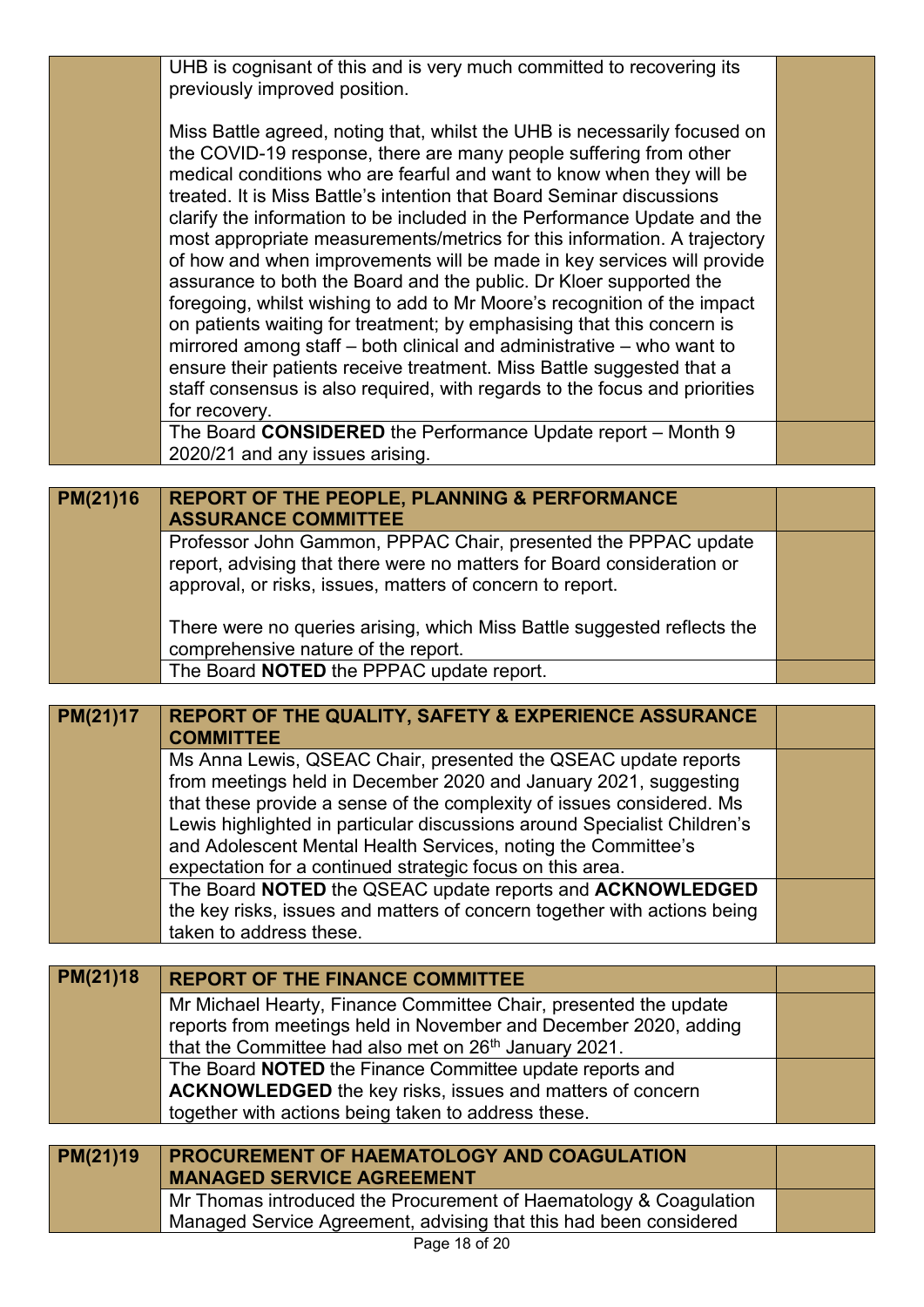|          | and scrutinised at Finance Committee, which had recommended Board<br>approval. Members heard that the values involved are within the current<br>Pathology budget and offer opportunities to transform the services                                                                                                                                                                                                                                                                                                                                                                                                                                                                                                                                                                                                                                                                              |  |
|----------|-------------------------------------------------------------------------------------------------------------------------------------------------------------------------------------------------------------------------------------------------------------------------------------------------------------------------------------------------------------------------------------------------------------------------------------------------------------------------------------------------------------------------------------------------------------------------------------------------------------------------------------------------------------------------------------------------------------------------------------------------------------------------------------------------------------------------------------------------------------------------------------------------|--|
|          | provided.<br>The Board APPROVED Finance Committee's recommendation to<br>proceed with the procurement tender for a Managed Service Contract<br>covering Haematology and Coagulation laboratory equipment and<br>services, RECOMMENDING that the procurement process is<br>undertaken under the NHS SBS Clinical Managed Services framework<br>agreement (reference SBS/18/OA/FBY/9308).                                                                                                                                                                                                                                                                                                                                                                                                                                                                                                         |  |
|          |                                                                                                                                                                                                                                                                                                                                                                                                                                                                                                                                                                                                                                                                                                                                                                                                                                                                                                 |  |
| PM(21)20 | <b>FINANCIAL REPORT - MONTH 9 2020/21</b>                                                                                                                                                                                                                                                                                                                                                                                                                                                                                                                                                                                                                                                                                                                                                                                                                                                       |  |
|          | Mr Thomas introduced the Financial Report for Month 9 of 2020/21,<br>advising that the UHB's financial position is currently relatively stable.<br>There is a risk, however, of an underspend against the forecast deficit<br>position, which needs to be avoided to enable confidence in future<br>planning and forecasts. A significant and expected increase in staff<br>costs is outlined on page 7 of the report, with this demonstrating the<br>incredible achievements of the Workforce team in recruiting staff to<br>support the COVID-19 response. Issues/cost pressures which will carry<br>over into next year include: Field Hospitals; Test, Trace, Protect; Mass<br>Vaccination Programme; cleaning standards. These will be discussed in<br>detail at the next Finance Committee meeting in February 2021.<br>The Board DISCUSSED and NOTED the financial position for Month 9. |  |
| PM(21)21 | <b>COMMITTEE UPDATE REPORTS: BOARD LEVEL COMMITTEES</b>                                                                                                                                                                                                                                                                                                                                                                                                                                                                                                                                                                                                                                                                                                                                                                                                                                         |  |
|          | The Board ENDORSED the Committee updates, RECOGNISED matters<br>requiring Board level consideration or approval and the key risks and<br>issues/matters of concern identified, in respect of work undertaken on<br>behalf of the Board at recent Committee meetings and RATIFIED the<br>Charitable Funds Committee Terms of Reference.                                                                                                                                                                                                                                                                                                                                                                                                                                                                                                                                                          |  |
|          |                                                                                                                                                                                                                                                                                                                                                                                                                                                                                                                                                                                                                                                                                                                                                                                                                                                                                                 |  |
| PM(21)22 | <b>COMMITTEE UPDATE REPORTS: IN-COMMITTEE BOARD</b><br>The Board RECEIVED the update report of the In-Committee Board<br>meeting.                                                                                                                                                                                                                                                                                                                                                                                                                                                                                                                                                                                                                                                                                                                                                               |  |
|          |                                                                                                                                                                                                                                                                                                                                                                                                                                                                                                                                                                                                                                                                                                                                                                                                                                                                                                 |  |
| PM(21)23 | <b>COMMITTEE UPDATE REPORTS: HDdUHB ADVISORY GROUPS</b><br>The Board RECEIVED the update report in respect of recent Advisory<br>Group meetings.                                                                                                                                                                                                                                                                                                                                                                                                                                                                                                                                                                                                                                                                                                                                                |  |
|          |                                                                                                                                                                                                                                                                                                                                                                                                                                                                                                                                                                                                                                                                                                                                                                                                                                                                                                 |  |
| PM(21)24 | <b>HDdUHB JOINT COMMITTEES &amp; COLLABORATIVES</b>                                                                                                                                                                                                                                                                                                                                                                                                                                                                                                                                                                                                                                                                                                                                                                                                                                             |  |
|          | The Board RECEIVED the minutes and updates in respect of recent<br>Welsh Health Specialised Services Committee (WHSSC), Emergency<br>Ambulance Services Committee (EASC), NHS Wales Shared Services<br>Partnership (NWSSP) Committee, Mid Wales Joint Committee for<br>Health and Care (MWJC) and NHS Wales Collaborative Leadership<br>Forum (CLF) meetings.                                                                                                                                                                                                                                                                                                                                                                                                                                                                                                                                   |  |